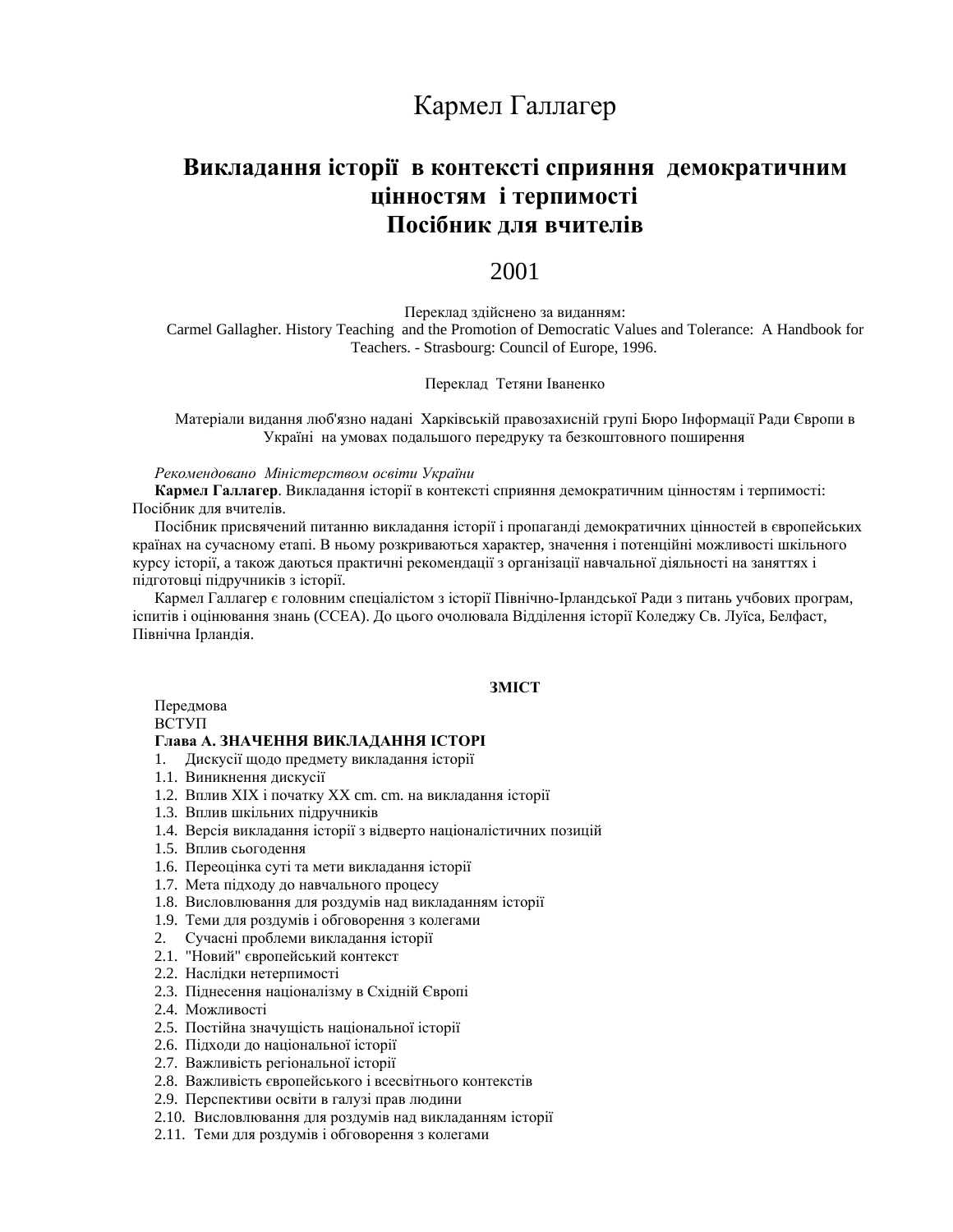- 3. Вплив викладання історії на формування системи загальнолюдських цінностей
- 3.1. Різні погляди на роль викладання історії
- 3.2. Потенційні можливості розвитку цінностей
- 3.3. Можливості розвитку критичного мислення в сфері сприйняття масової інформації
- 3.4. Співвідношення моральних переконань і переконливості аргументації
- 3.5. Навчання вмінню конструктивно розглядати конфліктні ситуації
- 3.6. Прищеплення навичок позитивного вирішення
- суперечливих питань сучасності
- 3.7. Викладання історії у класовому суспільстві
- 3.8. Підходи вчителя до вирішення суперечливих питань
- 3.9. Теми для роздумів і обговорення з колегами

## **Глава Б. ПРАКТИЧНІ АСПЕКТИ ВИКЛАДАННЯ ІСТОРІЇ**

- 4. Методичні підходи до формування в учнів навичок вивчення історії
- 4.1. Реалістичний контекст
- 4.2. Характерні особливості методики викладання історії
- 4.3. Ознайомлення з історичними фактами
- 4.4. Види джерел
- 4.5. Наочні джерела
- 4.6. Усні джерела
- 4.7. Письмові джерела
- 4.8. Майстерність у використанні джерел
- 4.9. Важливість аналізу підручників учнями
- 4.10. Цінність місцевої історії
- 4.11. Хронологія
- 4.12. Причинність
- 4.13. Зміна і безперервність
- 4.14. Відчуття часу
- 4.15. Теми для роздумів і обговорення з колегами
- 5. Тактика і стратегія вчителя в класі
- 5.1. Мистецтво залучення всього класу до роботи
- 5.2. Опитування всього класу
- 5.3. Дискусія
- 5.4. Групова робота
- 5.5. Яких навичок набувають учні внаслідок групової роботи
- 5.6. Завдання учителя при груповій роботі
- 5.7. Склад групи та її формування
- 5.8. Види групової роботи
- 5.9. Активізація навчального процесу
- 5.10. Теми для роздумів і обговорення з колегами
- 6. Використання підручників та першоджерел
- 6.1. Рекомендації щодо підготовки і випуску підручників з історії
- 7. Резюме: Поєднання теорії та практики

Додаток 1: Схема, що ілюструє можливий прогрес в оволодінні учнями навичками вивчення історії та осягненні її змісту!

Додаток 2: Використана література

## **ПЕРЕДМОВА**

Після вступу України до Ради Європи відповідні структури цієї впливової міжнародної організації активно співпрацюють з українськими освітянами у справі трансформації історичної освіти. Протягом 1996—1998 р. р. в Україні за сприяння Ради Європи була проведена низка міжнародних семінарів та конференцій з проблем викладання суспільно-політичних дисциплін і, зокрема, історії в школах нашої держави.

На цих семінарах піднімалось питання реформування навчання в школах України, нових підходів до викладання історії України та всесвітньої історії XX ст., підготовки вчителів історії в умовах демократичних перетворень, викладання дискусійних та уразливих проблем історії XX ст., підготовки та публікації нових підручників з історії в Україні.

Учасники конференцій та семінарів разом з експертами Ради Європи обговорювали проблеми викладання світової історії та історії України в загальноосвітніх закладах нашої країни та порівнювали їх з проблемами викладання в інших країнах Європи. Експерти позитивно оцінювали ті зміни, що відбулися в Україні в галузі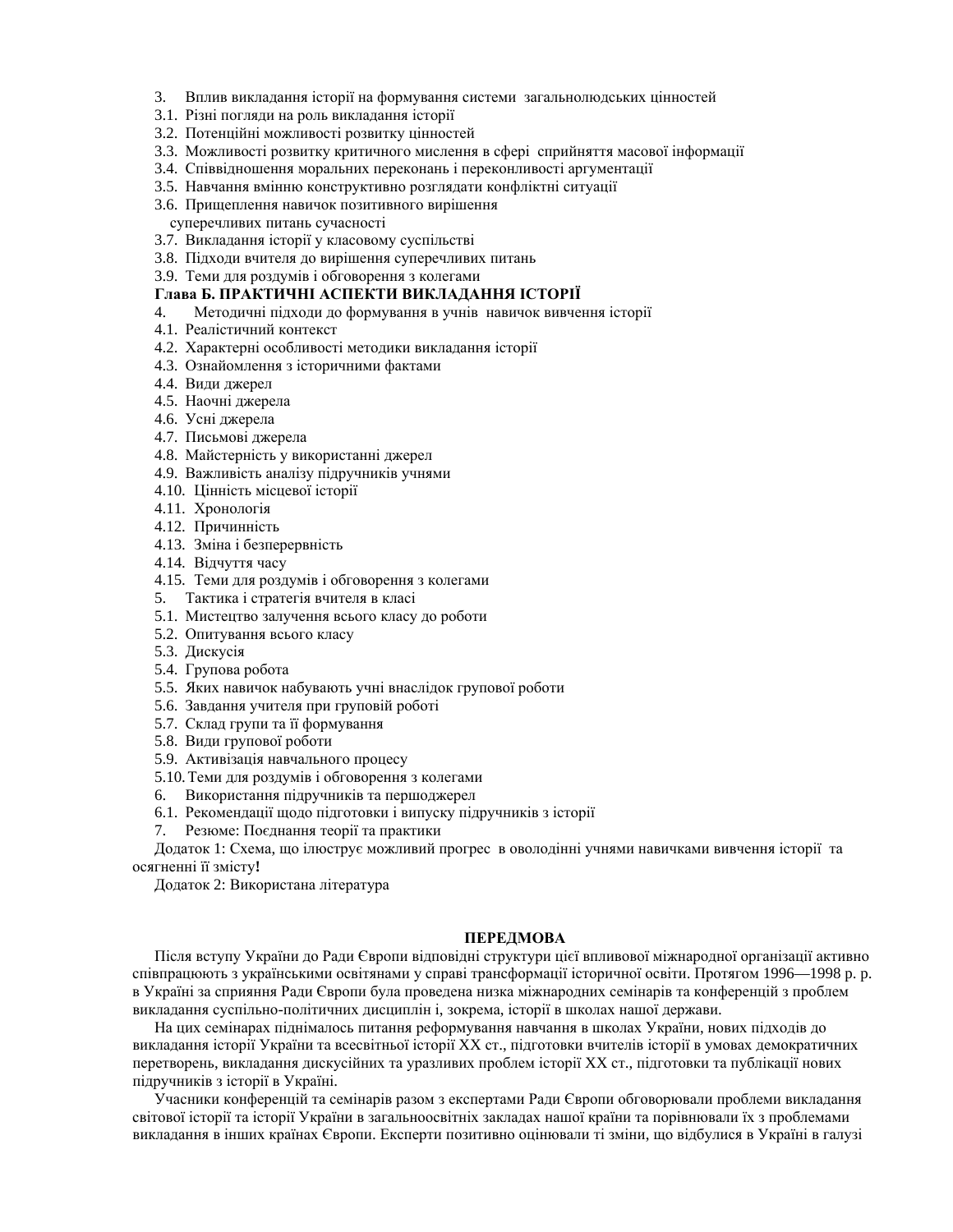історичної освіти за роки незалежності. Як великі здобутки відмічали розробку державних стандартів історичної освіти, написання і публікацію концептуально нових підручників з вітчизняної та всесвітньої історії, створення робочих зошитів, хрестоматій, дидактичних матеріалів та інших складових навчальнометодичного комплексу.

Підкреслювалось також, що заслуговує на увагу багатий досвід підготовки майбутніх вчителів історії у вузах України.

Проте, проблем у викладанні історії залишається ще багато. Одна з них — відсутність методичного посібника для вчителів, в якому були б наведені конкретні рекомендації у висвітленні складних питань історії для учнів молодших і старших класів, описані нові прийоми та методи роботи з різними джерелами інформації, роз'яснені нові технології навчання в класі та позакласній роботі з предмету. Тому представлений посібник, написаний головним спеціалістом з питань учбових програм, іспитів і оцінювання знань (ССЕА) Кармел Галлагер, може надати значну допомогу вчителям у їх роботі з дітьми.

Посібник присвячений питанням викладання історії і пропаганді демократичних цінностей в європейських країнах на сучасному етапі. Він поділяється на дві частини. В першій — мова йде про характер, значення і потенційні можливості шкільного курсу історії; в другій — даються практичні рекомендації з організації навчальної діяльності на заняттях. В першій частині автор приділяє велику увагу формуванню в учнів критичного погляду на історію, розумінню того, що історичні джерела в багатьох випадках носять тенденційний і упереджений характер, а також виробленню власного бачення тих чи інших подій.

В роботі приділяється велике значення також вихованню у дітей моральних цінностей, формуванню вміння врегульовувати конфліктні ситуації, розумінню дітьми того, що вони живуть в суспільстві з багатьма культурами і повинні толерантно ставитися до історії та традицій інших народів, поважати їх.

В другій частині роботи автор дає методичні рекомендації вчителям з проведення стратегії активного навчання, зокрема, з організації в класі дискусій, різних форм групової роботи та інших нетрадиційних методів викладання. В посібнику подаються конкретні моделі формування історичних уявлень про час, хронологію, причинно-наслідкові зв'язки, даються поради з підготовки аналітичних доповідей з історії та т. ін.

Останній розділ присвячений рекомендаціям з підготовки підручників з історії.

Цікава сама структура посібника. Кармел Галлагер на початку розділів ставить проблемні питання, часто викладає дискусійні точки зору, використовує різні джерела, на основі яких пропонує читачам самим зробити висновки. Кожен розділ також закінчується запитаннями, які автор пропонує обдумати і обговорити з колегами. Така структура посібника відповідає сучасним поглядам на активну роботу з навчальною книгою, стимулює думку читача, його зацікавленість і фантазію. Все це позитивно впливає на засвоєння навчального матеріалу.

Безумовно слід підкреслити, що автори вітчизняних методичних посібників для вчителів більш детально і глибоко висвітлюють форми і методи роботи на уроці, приділяють основну увагу роботі стосовно формування уявлень і понять, розуміння зв'язків та тенденцій історичного розвитку. Даний посібник висвітлює традиції ірландських педагогів, їх бачення своєї ролі у навчанні і вихованні підростаючого покоління. Вважаємо, що цей досвід буде цікавим і корисним і для наших вчителів.

*Ладиченко Т. В* – кандидат історичних наук, доцент, завідуюча кафедрою методики викладання історії та суспільно-політичних дисциплін Національного педагогічного університету імені М. П. Драгоманова

#### ПРИСВЯЧУЄТЬСЯ

**П. Джанет Бойд**, засновниці Фонду історії Уельсу Королівського Університету в Белфасті за великий внесок у справу викладання *історії* 

## **ВСТУП**

Ця книга є підсумком багаторічної просвітницької практики, роздумів і вивчення матеріалів, що стосуються викладання історії в школі. Деякі думки запозичені з робіт інших авторів, посилання на які зроблено в примітках під текстом та в додатку 2.

Посібник складається з двох частин: глави А і глави Б.

Глава А присвячена філософському осмисленню значення історії та важливості її викладання.

У главі Б розглялаються питання метолики виклалання історії в класах.

На початку кожного підрозділу формулюється одне або два питання, які потім роз'яснюються. Закінчується підрозділ постановкою проблемних питань, які пропонуються для обговорення з колегами.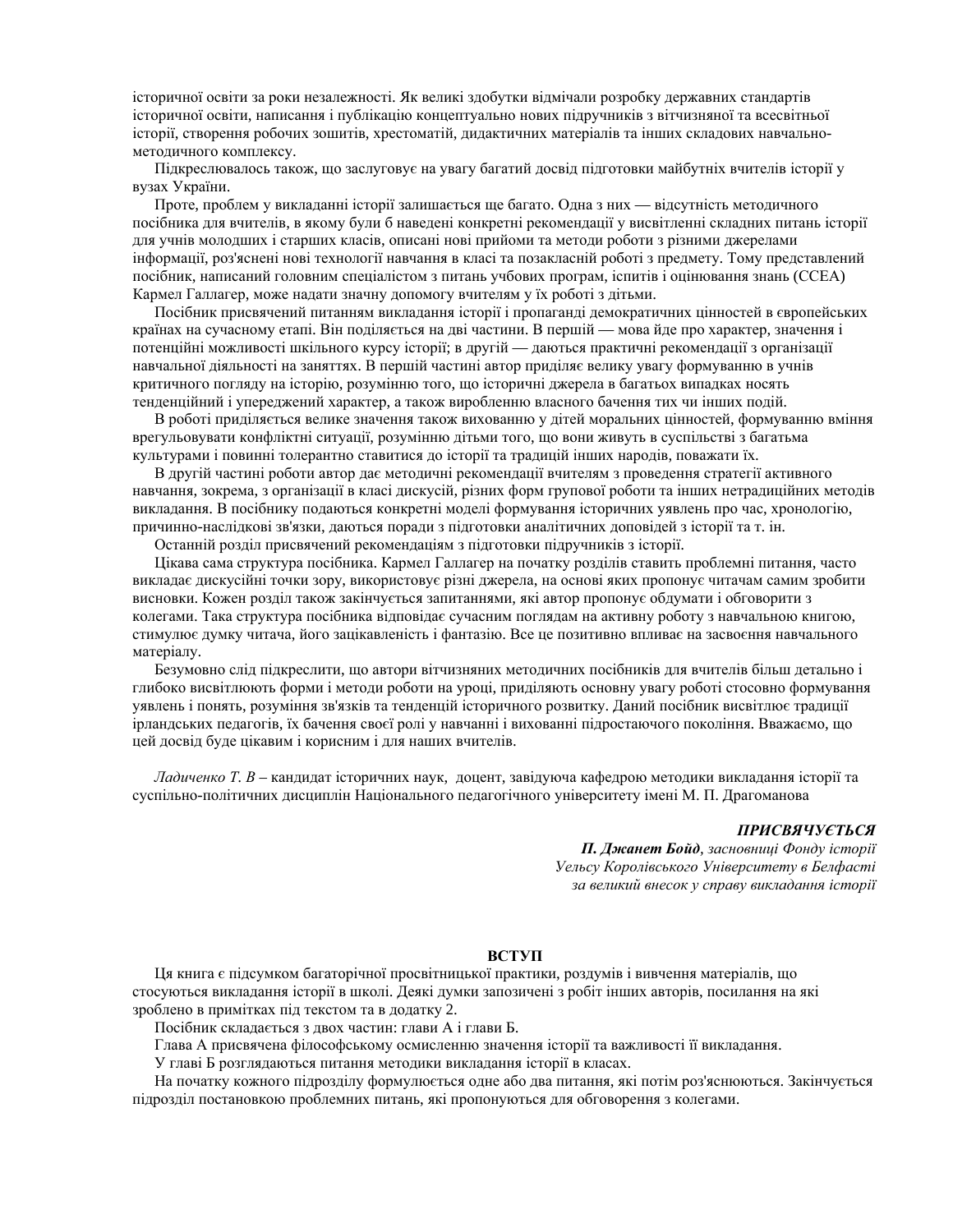#### **Глава А Значення виклалання історії**

<sup>"</sup>*Исторія — це політичний театр дій. Загальна писемність підняла її ставки. У той час, коли тільки* незначна частина людей мала змогу читати і писати, народна пам'ять формувалась стихійно і тлумачення iсторії було досить суб'єктивним; але сьогодні загальновідома, офіційна точка зору на хід історії пронизує *ɲɤɿɥɶɧɿ ɩɿɞɪɭɱɧɢɤɢ, ɩɪɟɫɭ ɿ ɬɟɥɟɛɚɱɟɧɧɹ".* 

Джон Тош. Хода історії: Цілі, методи та нові напрями у вивченні сучасної історії. — Лонгман.

"Учителі — не єдине джерело впливу на розвиток дітей, але його життєво необхідна складова. Нам  $s$ iд $s$ eдено небагато часу на те, щоб допомогти дiтям засвоїти знання і зрозуміти, що вони повинні стати  $i$ ддними громадянами своєї батьківщини, нашого неспокійного континенту і загального дому, що постійно *перебуває під загрозою. Професія вчителя історії сповнена великою відповідальністю. Учителі історії* можуть не погодитись з иим твердженням, але й не в змозі його спростувати. Тому вони мають прийняти ией виклик. Якшо учителі історії відкидають його, вони втрачають свій шанс і зраджують дітей".

Девід Харкнесс. Історія, демократичні цінності і терпимість в Європі: досвід країн, що знаходяться на шляху демократичного розвитку// Симпозіум Ради Європи. — Софія, жовтень 1994 року.

## Дискусії щодо предмету викладання історії

## Основні питання

Що саме впливало на процес викладання історії? Як протягом часу змінювалися погляди на важливість викладання історії?

#### 1.1. Виникнення дискусії

Рушійним фактором дискусії щодо змісту викладання історії у школах стало обговорення впливу, який справляє історія на переконання та дії людей. Подібно до подій самої історії, ця дискусія співзвучна особливостям часу і цінностям суспільства, в якому вона відбувається. В останні роки XX ст. дискусія поширилася на обговорення загальних цінностей і поглядів, становленню яких має сприяти освіта в цілому. В такому контексті і розглядається викладання історії, як таке, що може бути спрямованим на створення більш терпимого і демократичного суспільства.

## 1.2. Вплив XIX і початку XX cm. cm. на викладання історії

Посилення націоналістичних тенденцій наприкінці XIX — на початку XX ст. ст. та необхідність зміцнення держави призвели до того, що багато урядів зацікавилися політичною, а також освітньою роллю шкіл і можливістю впливу на осмислення національної історії, і вдалися до використання їх як засобу легітимізації влади та виховання лояльних громадян.

Мета, якою вони керувались, а саме: формування лояльності і стабільності, передбачала трактування у суспільстві історії нації як закінченого явища, а не програми можливих змін. Це зовсім не означає, що історію було перетворено в міф і засіб пропаганди. У більшості випадків це було б перебільшенням. Але вся історія піддавалася селекції. Зміщення акцентів на національній самобутності часто призводило до поліпшених версій історії у шкільних підручниках. Усе, що можна було показати корисним для розбудови нації, вважалося гідним пам'яті і подавалось як позитивне. І, відповідно, все інше критикувалося або ігнорувалося, як непотрібне.

#### 1.3. Вплив шкільних підручників

Шкільні підручники посідали важливе місце в пропаганді погляду на історію, як суму достовірних знань, що являли собою щось на зразок незаперечної "громадської власності". Історії національних держав, як старих, так і нових, подавалася в них як вивірений і незаперечний перелік подій минулого, але з перевагою на висвітлення того, що вважалося великим і корисним. Зазвичай це були загальновідомі постаті військових чи політичних діячів, дослідників або першовідкривачів. Воля простих людей, як корінних народів країни, так і мігрантів, національних меншин, регіональних сусідів, особливо жінок (якщо не казати про кількох з них, які завдяки своєму походженню стали королевами) повністю ігнорувалася. Саме у підручниках часто створювалися могутні образи бунтарів, володарів, завойовників, під проводом яких нації боролися за справедливість проти тиранії.

#### 1.4. Версія викладання історії з відверто націоналістичних позицій

Більшість режимів не влається ло вілкритих націоналістичних пропаганлистських метолів, хоча Сталін є прикладом правителя, який безжалісно нав'язував російській історії своє тлумачення. Зрештою, викладання історії з позицій крайнього націоналізму було піддане критиці за те, що з одного боку воно культивує почуття національної, расової, релігійної і культурної вищості, а з іншого — сприяє утвердженню всіляких упереджень, шаблонів, навіть ненависті й жорстокості, а це в результаті призводить до пригнічення інших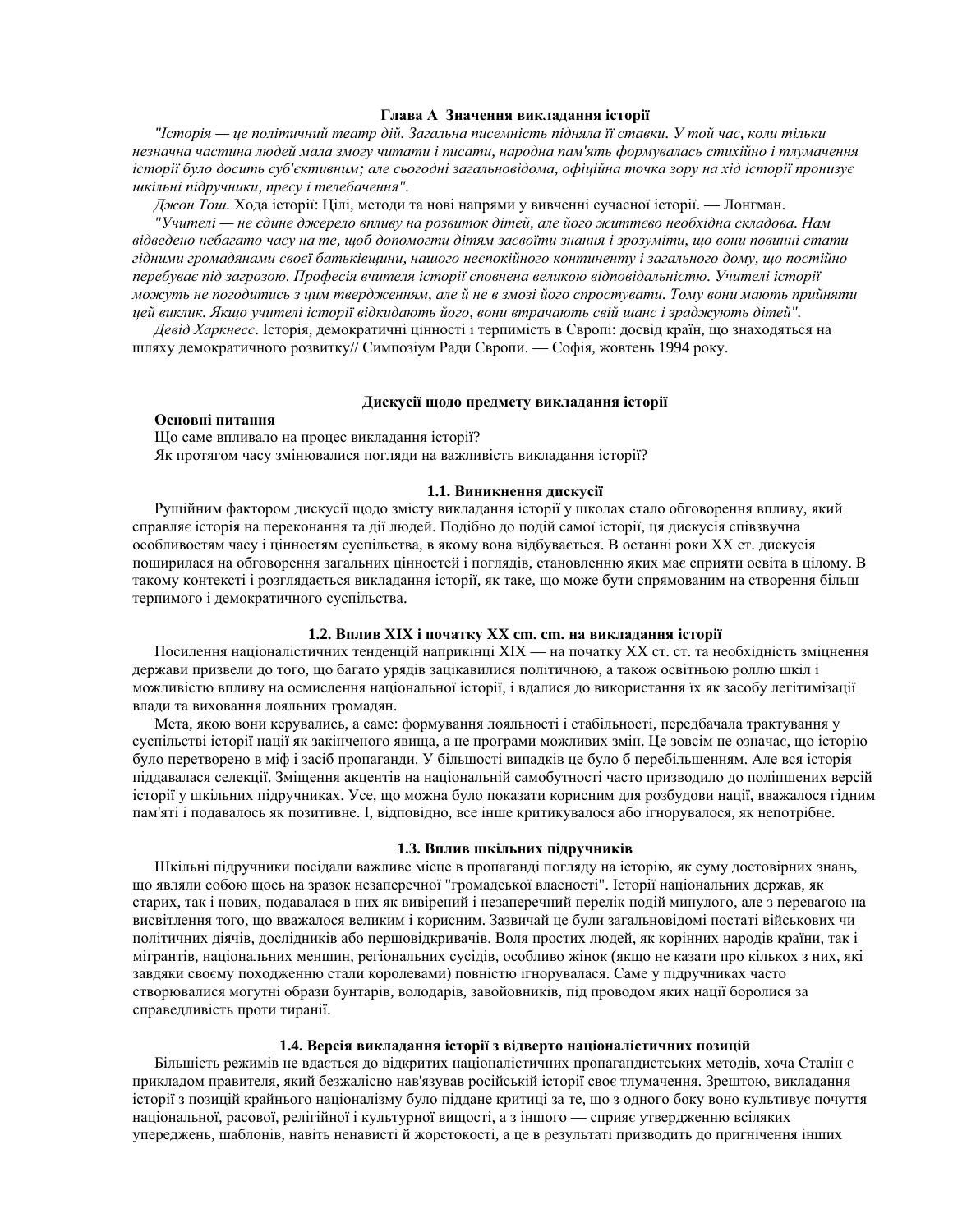люлей.

#### **1.5. Вплив сьоголення**

Хоча наприкінці XX ст. активну соціалізуючу роль школи вже визнано, більшість освітніх систем відхрещується від цього. Втім, існують докази, які дають підстави вважати, що у багатьох суспільствах політики, впливові групи і люди з певними особистими інтересами продовжують шукати можливості впливу на зміст викладання історії в школі. У більшості випадків це пояснюється їх бажанням посприяти національній злагоді або встановленню культурної ідентичності. Однак в таких підходах до викладання історії криється небезпека виникнення занадто скептичного ставлення в суспільстві до проголошених ідей, і це може призвести до руйнівних наслідків.

## 1.6. Переоцінка суті та мети викладання історії

У 90-ті роки суть і мету викладання історії було переглянуто, а існуючу точку зору щодо того, що засвоєна зі школи історія, — це "сума знань", якими необхідно просто керуватися, піддано сумніву. Основу самої історії було визначено як результат тлумачень і інтерпретації істориків, тобто процес, який ніколи не закінчується і залишається відкритим для подальшого пізнання.

Шкільне засвоєння історії розглядалося як набуття знань, які з'являються у процесі використання і тлумачення фактів. Тому викладання історії в школі має відбуватися у формі "пояснення-пошуку, а не передачі суми знань, досягнутої шляхом використання таких педагогічних засобів, як опитування і пояснення.

Метою цього підходу до викладання історії є вироблення в учнів певних навичок наукового сприйняття історії, її суті та впливу. Замість того, щоб засвоювати одну версію, запропоновану в старих шкільних підручниках, учні повинні мати можливість формувати свої власні думки шляхом співставлення різних фактів і точок зору. Іншими словами, з учнями треба працювати таким чином, щоб вони виробили навички творчого опрацьовування одержаної інформації, навчилися думати критично і бути "конструктивно скептичними".

#### 1.7. Мета підходу до навчального процесу

Головною метою цього підходу є вироблення в учнів уміння:

— розвивати розуміння того, як минуле раніше було представлено та інтерпретовано;

— збирати та аналізувати матеріали, що надходять з різних джерел, і критично використовувати ці матеріали в кожному історичному контексті (пам'ятаючи ключові ознаки і характеристики періоду розвитку суспільства або ситуації, що розглядається);

— вибрати поміж різними версіями або тлумаченнями минулого кілька точок зору і дати оцінку їм;

— відрізняти факт від вимислу, викривати упередженість, необ'єктивність, стереотипи, шаблонність;

— робити незалежні та виважені оцінки і досягати справедливих і збалансованих рішень на підставі аналізу доступних фактів та вивчення широкого кола можливостей;

- розуміти, що ті чи інші історичні висновки можна знову оцінювати у світлі нових або заново переглянутих фактів.

## 1.8. Висловлювання для роздумів над викладанням історії

#### Джерело А

"Ця тенденція обумовила створення програми, за якою головною метою викладання історії є передача  $ε$ диної національної концепції історії країни. Цей підхід все ще існує сьогодні".

Доктор Джоахім Проте і Куевас. Вивчення історії в Європі// 3 виступу на Колоквіумі Ради Європи — Париж, 5 грудня 1994 року.

## **Джерело Б**

*"ɍɱɢɬɟɥɿ ɿɫɬɨɪɿʀ ɬɟɠ ɩɨɜɢɧɧɿ ɛɪɚɬɢ ɭɱɚɫɬɶ ɭ ɪɨɡ'ɹɫɧɸɜɚɥɶɧɿɣ ɤɚɦɩɚɧɿʀ ɡɚɫɭɞɠɟɧɧɹ 1-ɨʀ ɋɜɿɬɨɜɨʀ ɜɿɣɧɢ, тому що вона почалася, головним чинам, внаслідок націоналістичного і патріотичного вибуху в усіх країнах, а ɰɟ ɪɟɡɭɥɶɬɚɬ "ɡɝɭɛɧɨɝɨ ɜɩɥɢɜɭ ɿɫɬɨɪɿʀ".*

*Г*. Дж. Уеллс.

#### Джерело В

<sup>"</sup>*Исторія — це найнебезпечніший продукт, який коли-небудь створювала хімія інтелекту, тому що вона*  $po$ бить нації злими, зухвалими, нетерпимими і самовдоволеними."

Поль Валері. Погляди на сучасний світ.

## Джерело Г

"Заборонити вивчення *історії в школах протягом наступних п'ятдесяти років"*.

*П. Жоао де Деус Пінхейро, міністр закордонних справ Португалії, коментуючи провал мирних переговорів* в Юго- славії.

## **Джерело Д**

*"ɍɱɧɿɜ ɬɪɟɛɚ ɧɚɜɱɢɬɢ ɪɨɡɭɦɿɬɢ, ɳɨ "ɿɫɬɨɪɿɹ ɬɚ ɫɩɨɫɿɛ ʀʀ ɬɥɭɦɚɱɟɧɧɹ — ɰɟ ɧɟ ɳɨɫɶ ɜɢɤɚɪɛɭɜɚɧɟ ɭ ɝɪɚɧɿɬɿ;*  $u$ 4 ишуле ніколи не можна повністю реконструювати і що вивчення історії ніколи не закінчується. Історія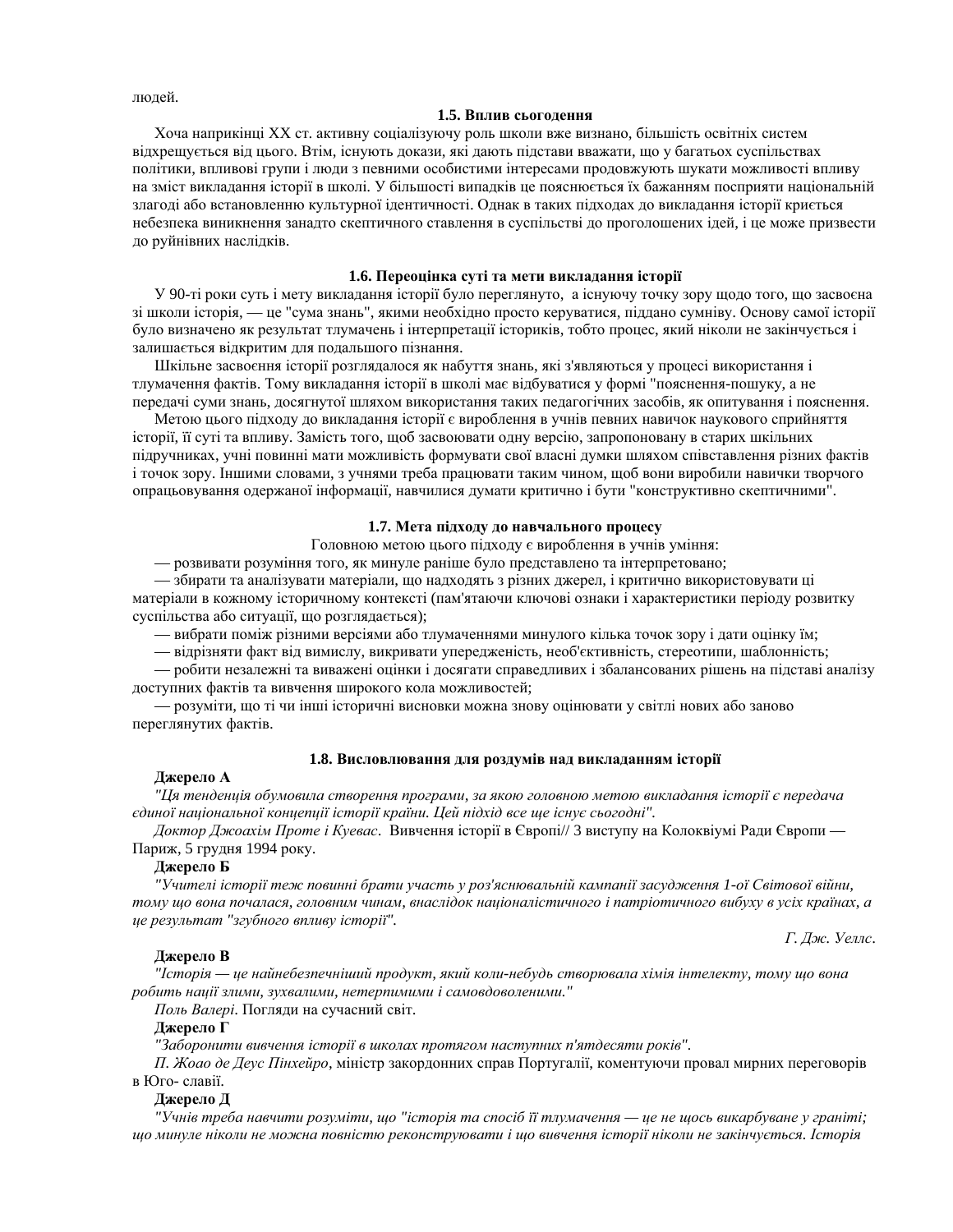*ніколи не буває повністю чи остаточно відомою, історія завжди упереджена, тому що її свідки ніколи не*  $M$ *ожуть бути сторонніми спостерігачами*. вона твориться схильними до помилок фанатиками".

Девід Ловенталь. Вивчення історії в Європі//3 виступу на Колоквіумі Ради Європи. — Париж, 5 грудня 1994 року.

### 1.9. Теми для роздумів і обговорення з колегами

— Наскільки ви згідні з розглядом проблеми викладання історії з націоналістичних позицій та аналізом запропонованих при цьому підручників?

— Згідні ви чи ні з твердженням автора джерела А про те, що тенденція щодо існування єдиної національної концепції історії країни живе й сьогодні? Наведіть можливі приклади.

— Наскільки ви поділяєте думки, викладені в джерелах Б, В і Г, стосовно потенційно негативних наслідків виклалання історії?

— Наскільки ви згідні з думкою про викладання історії, висловленою в джерелі Д?

## 2. Сучасні проблеми викладання історії

## Основні питання

Чому в "новій" Європі важлива сутність викладання історії? Які цілі історії як шкільного предмету?

### $2.1.$  "Новий" європейський контекст

У XX ст. національне суперництво в Європі стало однією з причин двох світових воєн, в яких загинуло безліч людей. У більшості країн Європи ці криваві уроки було засвоєно і настрої, пов'язані з національною ненавистю і суперництвом, змінились терпимістю і економічним співробітництвом. Зараз "нова" Європа є джерелом величезної надії на те, що на основі пріоритету вищих людських цінностей і взаємоповаги може бути створений новий тип суспільства. У кінці XX ст. ми одержали історичну можливість зміцнити мир і солідарність серед держав, допомогти створенню демократичної, толерантної і процвітаючої Європи, яка керується повагою до різноманітності та принципів, що завжди були основоположними для європейської традиції: свобода від дискримінації, рівність перед законом, рівність можливостей, свобода зборів і асоціацій та активна участь у громадському житті.

## 2.2. Наслідки нетерпимості

Проте кризові явища в соціально-економічному розвитку тих чи інших країн Європи заважають соціальному єднанню більшості держав і породжують подекуди атмосферу нетерпимості, агресивного націоналізму і етноцентризму, що знаходить своє відображення у дискримінації мігрантів, осіб іммігрантського походження і національних меншин, зокрема циган. Зростання політичного екстремізму, а в деяких місцях і рецидиви расизму, ксенофобії та антисемітизму, супроводжуються виключенням певних груп населення з соціально-політичного життя і позбавленням їх основних прав. Це викликає особливу стурбованість на фоні зростаючої апатії багатьох молодих людей і деяких дорослих по відношенню до політичних процесів, що відбуваються у світі.

#### 2.3. Піднесення націоналізму в Східній Європі

Висвітлення історії є особливо важливим завданням в нових демократичних країнах, де тривалий час панувало систематичне навіювання ідей та перекручування історичної правди. Міша Гленні, кореспондент Всесвітньої Служби ББС у Центральній Європі, так характеризує цю ситуацію у своїй книзі "Відродження історії: Східна Європа в епоху демократії": "У Східній Європі немає політичної або соціальної сили, яка могла б зрівнятися з енергією націоналізму. 1989 рік був найкращим часом для східноєвропейського націоналізму, коли природне прагнення до визволення знайшло своє відображення у постійних заявах про національну ідентичність. Навіть на межі революції це не загрожувало нікому, крім існуючих силових структур. За найкоротший час ця атмосфера створила надзвичайно тепле відчуття спільності, яке поширилось за національні кордони. За кілька днів мрія Масарика про єдину чехословацьку націю здійснилась; румуни і угорці обіймали один одного у Трансільванії; турки і болгари вийшли на вулиці святкувати падіння Живкова. Революції, які засвітилися спалахами пронизуючого, яскравого світла, згодом перетворилися на слабке, майже невидиме світіння під темною хмарою національної нетерпимості, тінь якої затьмарила регіональну історію. В одній з країн, Югославії, крах комуністичної влади був прискорений національним конфліктом. Щоб уникнути загрози націоналізму в Східній Європі, треба поринути в омріяний світ європейської інтеграції".

За таких обставин нехтування проблемою врівноваженого викладання історії може призвести до появи цинічного і вразливого покоління, яке стане потенційною жертвою екстремістських ідей.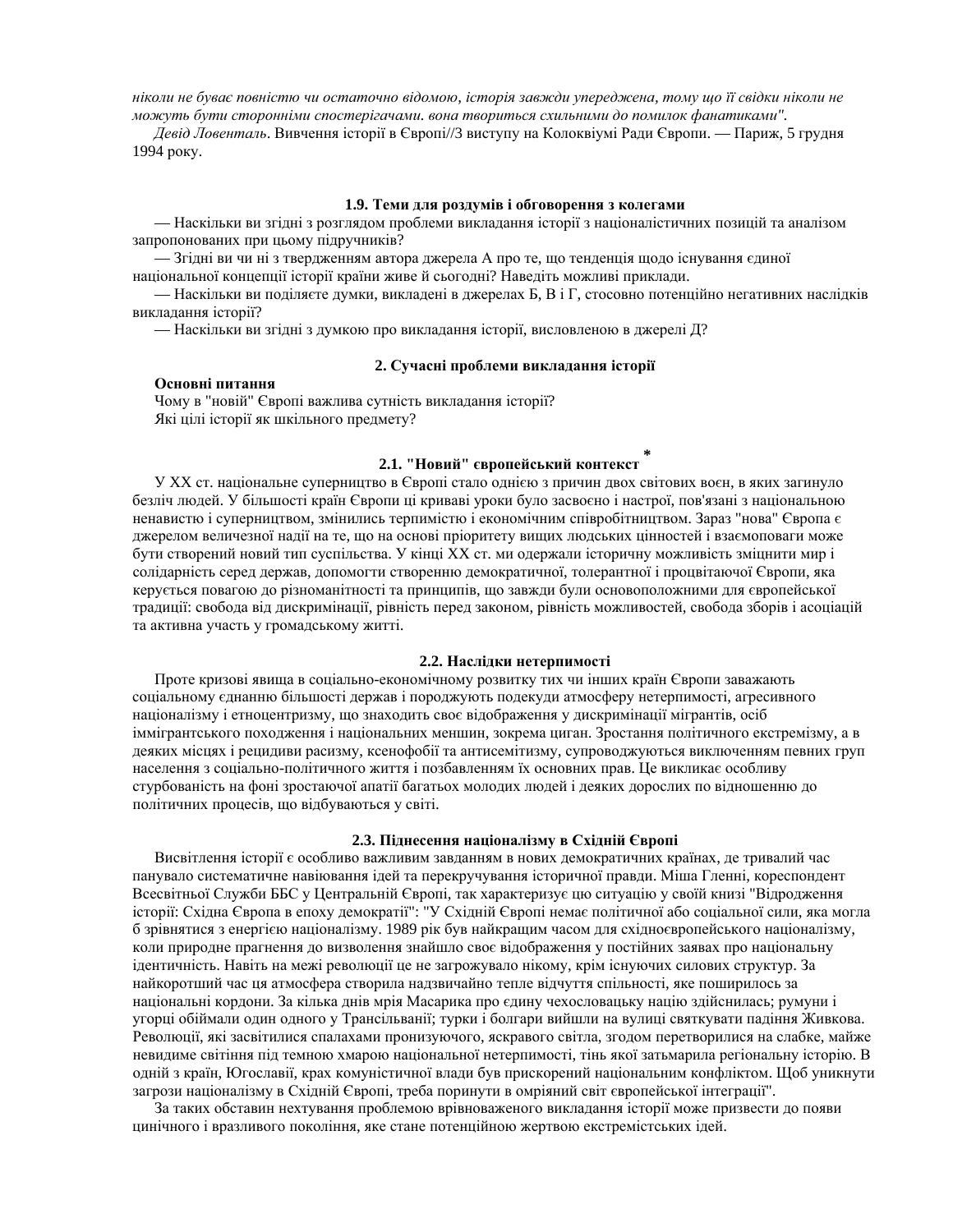## 2.4. Можливості

У багатокультурному контексті європейського суспільства школи мають відігравати важливу роль, допомагаючи молоді стати поінформованими, активними і відповідальними громадянами культурно плюралістичної Європи та всесвітнього товариства в цілому. Зростання демократії, терпимості та соціальні зміни у "новій Європі" потребують як розуміння минулого, так і бачення шляхів вирішення конфліктів у майбутньому. Викладання історії має внести вагомий внесок у справу виховання громадян — відкритих, готових до різноманітності, уміючих поважати людей іншої культури, релігії і мови. Цей тип навчання передбачає визнання єдиних гуманітарних цінностей, спільної цивілізації, взаємозалежності націй та безперечності внеску різних цивілізацій і культур у всесвітнє товариство.

## 2.5. Постійна значущість національної історії

Ми вже знаємо, як у минулому викладання історії використовувалось для виховання і укорінення національної ідентичності: нерідко це призводило до створення національних стереотипів, негативних образів і упереджень. Приємно думати, що такий тип викладання історії зараз уже сам став "історією". Але в багатьох країнах національні програми, що мають на меті викладання саме національної історії та роблять на цьому наголос, все ще переважають і, здається, мають гарні перспективи. Тому складається враження, що історія і зараз вважається головною опорою суспільства і особистої ідентичності, предметом маніпуляцій, особливо за умов, коли держави, що виникають, ще не сформувалися остаточно, або є центром постійних конфліктів. Попросити людей подивитися назад і критично проаналізувати свою історію, означає просити забагато.

#### 2.6. Підходи до національної історії

Проте вчителі історії можуть створювати передумови для того, щоб навчити учнів усвідомлювати, що їхня нація, стара вона чи молода, є продуктом різних подій, як минулих, так і сучасних, включаючи вплив колонізації, міграції та релігії, етнічних і регіональних меншин. Викладання такої національної історії, яка визнає та поважає законність прав усіх своїх громадян, більш глибоко знайомить учнів з їхнім плюралістичним походженням та ідентичністю, а також дасть уявлення про широчінь національної спадщини, що є частиною їхньої нації чи держави. Сподіваємось, що такий підхід сформує більш помірковане ставлення до свого власного минулого і сьогодення.

#### 2.7. Важливість регіональної історії

Учителі історії можуть також підкреслити, що в деяких випадках нація не є єдиною основою ідентичності і не обов'язково завжди має для неї більшу значимість, ніж інші фактори, такі як культура, етнічність, діалект, звичай чи регіон. Важливо також пояснити, що є спільного між регіональними сусідами і що їх роз'єднує, вказати на їхню взаємозалежність у питаннях торгівлі, міграції, змішаних шлюбів, культурного обміну і спадщини, не кажучи вже про спільну історію, навіть якщо вона й була пов'язана із зазіханнями на права одне одного.

## 2.8. Важливість європейського і всесвітнього контекстів

Незважаючи на відстань і різноманітність, багатокультурні нації виникли, головним чином, на основі торгівлі та взаємодопомоги, а світові держави сформувались на таких засадах цивілізації як демократія та права людини. Учителі історії мають привернути увагу до цього, тобто показати європейський інтегральний вплив, а де необхідно, і світовий контекст, позитивний взаємовплив різних країн, релігій та ідей.

#### 2.9. Перспективи освіти в галузі прав людини

Молодих людей треба ознайомити з головними постатями та подіями боротьби за демократію, права людини і терпимість минулого і сьогодення. У виданні Ради Європи "Сучасні проблеми освіти в галузі прав людини" читаємо:

"Рекомендації щодо історичних вимірів знань в галузі прав людини звичайно розрізняють три чітких підходи (наприклад, Лістер, 1984). Це — аналіз ключових документів; розгляд прикладів порушення прав людини на сучасному етапі; ознайомлення з розповідями окремих осіб або груп осіб, що збагачують і поширюють права особи. Документи, на які, як правило, посилаються, як на найважливіші, включають Велику хартію вольностей, Американський біль про права, Французьку декларацію 1789 року, Декларацію ООН і відповідні пакти та Європейську конвенцію. Традиційно обираються історичні теми, які звичайно демонструють протилежність між принципами, що визначають права людини, і расовою дискримінацією та переслідуванням: рабство, нацизм і апартеїд. Іноді до програм включаються такі теми, як політичний тиск у Латинській Америці та Радянському Союзі. Для більш успішного оволодіння матеріалом звертаються до персоналій: Вольтер і релігійна нетерпимість, Лінкольн і рабство в США, Мандела і опір апартеїду."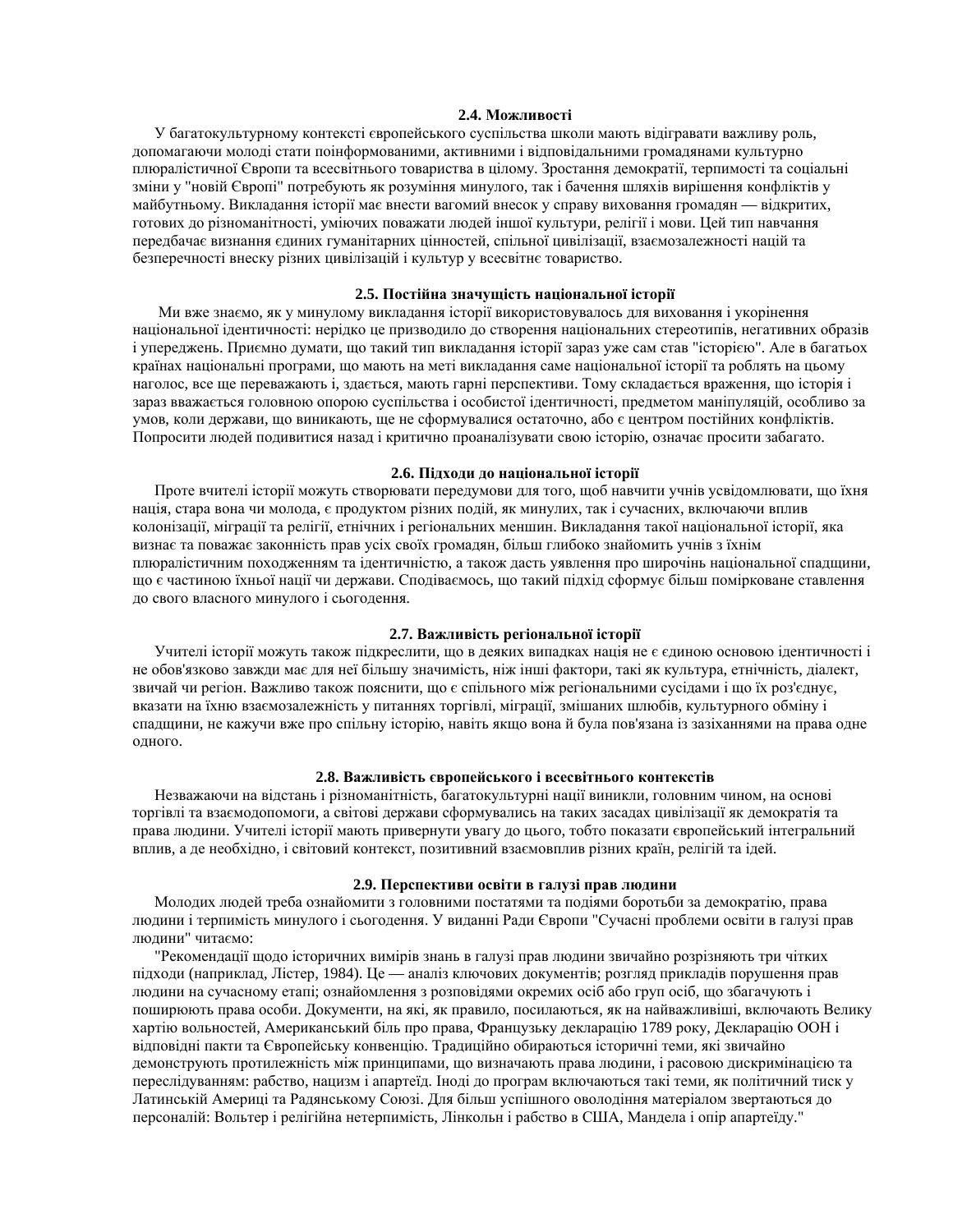#### 2.10. Висловлювання для роздумів над викладанням історії

## **Лжерело А**

*"ȱɫɬɨɪɿɹ — ɰɟ ɜɟɥɶɦɢ ɩɨɬɭɠɧɢɣ ɡɚɫɿɛ, ɳɨ ɡɜ'ɹɡɭɽ ɱɢ ɪɨɡɞɿɥɹɽ ɥɸɞɟɣ; ɞɚɽ ɞɪɭɡɿɜ ɚɛɨ ɫɬɜɨɪɸɽ ɜɨɪɨɝɿɜ; ɫɩɪɢɹɽ* соціальному єднанню чи соціальній дезінтеграції. Міжетнічні конфлікти нерідко живляться історичними  $\overline{paxyHkamu}$ , підкреслюючи давні незгоди, що існують між різними групами. Звичайно, це та частина суспільства, яка складає етнічну, мовну або релігійну більшість і яка має владу і засоби, щоб писати *національну історію. Характеристика меншин, як "інших", які є ніби культурними та історичними* чужинцями, нерідко допомагає тим людям, що становлять більшість, вважати себе членами одного суспільства і господарями. Ця приналежність, а також відчуття господаря нерідко створюються шляхом визначення груп, що, за загальною думкою, не повинні відноситись до більшості і відчувати себе як удома в країні (іммігранти і традиційні меншини)"

Доктор Гіта Штайнер-Хамзі. Історія, демократичні цінності та терпимість у Європі: Досвід країн, що знаходяться на шляху демократичного розвитку// Симпозіум Ради Європи. — Софія, жовтень 1994 року.

## Джерело **Б**

"Звичайно, національна історія відіграє важливу роль у програмах та підручниках, і немає ніякої необхідності спростовувати законність існування нації та національної держави. Підручники не повинні утримуватись від створення позитивного образу держави. Але, що нам дійсно потрібно, — це спільна концепція багатонаціональних держав. Поза сумнівом, нація і національна держава є домінуючою формою колективної ідентичності в сучасному світі; проте вона не єдина і не найважливіша. Сама нація будується  $\mu$ ијлим рядом ідентичностей і має бути "віддзеркаленням усіх верств".

*Вольфганг Хьопкен*. Історія, демократичні цінності і терпимість в Європі: Досвід країн, що знаходяться на шляху демократичного розвитку// Симпозіум Ради Європи. — Софія, жовтень 1994 року.

#### Джерело В

"Роль, яку має відігравати історія серед основних навчальних предметів, є визначальною проблемою сьогоднішньої Європи. Як у країнах Західної, так і Центральної та Східної Європи перетворення  $\varepsilon$ еропейського простору стало найважливішим питанням освітніх систем сучасності".

Iсторія серед основних навчальних предметів// Доповідь на Семінарі, організованому Консорціумом інституцій за розвиток і дослідження освіти в Європі (СІDREE). — Мадрид, листопад 1992 року.

#### Джерело Г

€ заклик відмовитись від національної та воєнної історії і акиентувати увагу головним чином на історії економіки, культури і суспільства. Історію треба викладати так, щоб показати розвиток духу всесвітньої спільноти, який веде до створення світової держави та появи людей, які вважають себе не громадянами якої-небудь держави, а членами людського роду.

#### 2.11. Теми для роздумів і обговорення з колегами

— Наскільки ви згідні з оцінкою проблем і перспектив, що зараз існують в Європі?

— В чому полягає можлива негативність факторів, про які йдеться у джерелі А?

— Наскільки серйозну загрозу представляють вони для "нової Європи"?

— Яка сутність і ступінь загрози, якщо вона існує, негативних факторів у вашому регіоні?

— Наскільки ви згідні з необхідністю обережного підходу до національної історії (про що йдеться у джерелах A i Б), чому?

— Проаналізуйте ваші власні чи національні програми з точки зору пропозицій, що були викладені у цьому розділі:

— Наскільки ваш вибір матеріалу і підходів відповідає пропозиціями, що тут зроблені?

— Чи відображає ваша програма викладання історії різноманітність відмінних і навіть протилежних можливостей тлумачення історичних подій?

- Чи відповідають зміст і цілі вашої навчальної програми:
- ролі історії у сприянні встановленню демократичних цінностей і терпимості?

важливості посилення взаєморозуміння і довіри між меншинами і більшістю; між народами Європи; між народами Європи та інших країн?

тому, що школи не є єдиним джерелом впливу на молодь? Як ви вважаєте, наскільки проблеми,

поставлені перед учителями історії, справедливі, і що ви, зі свого боку, чекаєте від них?

## 3. Вплив викладання історії на формування системи загальнолюдських цінностей Основні питання

Якими є погляди вчителів історії на функцію і можливості історії? Як може викладання історії допомогти розвиткові загальнолюдських цінностей, критичного мислення, повчальному використанню аргументації та вмінню конструктивно розглядати конфлікти?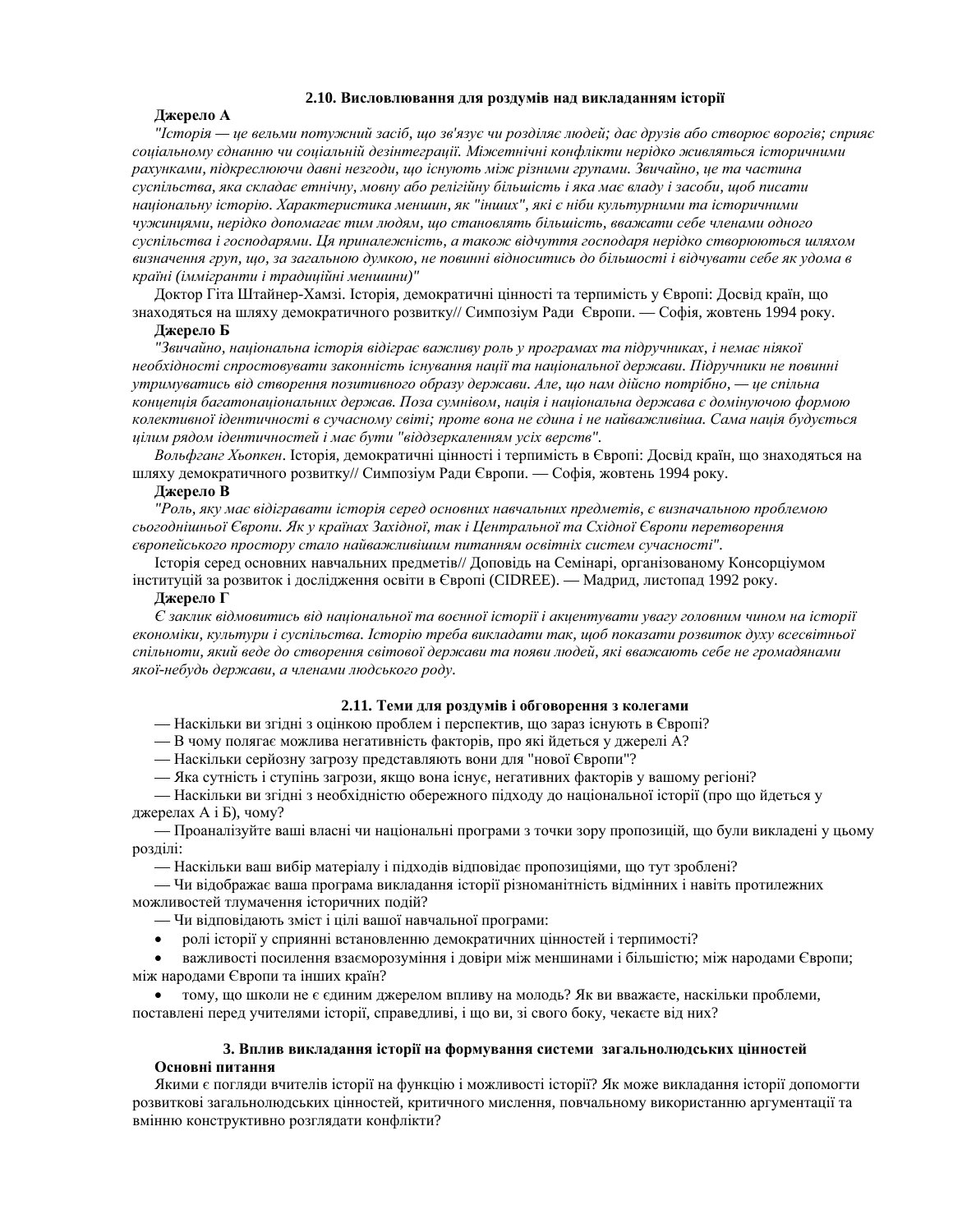В якій мірі учителі історії соціально зобов'язані розкривати тенденції упередженості у своїх власних суспільствах?

## 3.1. Різні погляди на роль викладання історії

На мій погляд, в учительському середовищі існує три точки зору на роль викладання історії:

— така, що розглядає освіту в цілому, а викладання історії зокрема, некритично, інтерпретуючи її, як накопичення знань. Наслідком цього типу навчання може бути подання некритичної версії національної історії, яка не підлягає обговоренню;

— тих, хто, готуючи учнів до здачі іспитів, розглядає вивчення шкільних предметів, історії, як академічне заняття. Цей тип навчання може сприяти розвиткові предметних знань, навичок, що сприяє поглибленому розумінню історії і гарантує успішну здачу іспитів, але не містить більш широкої соціальної мети;

— тих, хто розглядає можливості освіти, і викладання історії зокрема, як засіб засвоєння загальнолюдських цінностей, розвитку критичного мислення, використання повчальної аргументації та надбання загальної культури.

Цей тип навчання передбачає розвиток навичок свідомого історичного аналізу, як потенційно необхідного та цілісного базису формування особистої позиції не тільки у межах академічного інтересу чи дозвілля; прийняття поміркованих рішень із суперечливих питань; розгляду етики і моралі, як складових дій, що зачіпають гідність і права інших людей, сприяючи, таким чином, терпимості та орієнтації на загальнолюдські иінності.

#### 3.2. Потенційні можливості розвитку цінностей

Широкі потенційні можливості методології історії сприяють розвитку багатостороннього підходу до будьякої проблеми і дають змогу вирішити, що саме має вважатись за моральні засади; таке рішення повинно базуватись на фактах, тому що завжди існує цілий ряд думок, які треба враховувати; і такі думки треба підтверджувати посиланнями на надійні джерела, вміти зважувати інші варіанти.

## 3.3. Можливості розвитку критичного мислення в сфері сприйняття масової інформації

Головним завданням є те, що інформацію треба сприймати не поверхнево, а критично, проаналізувавши її мету та ідейний зміст. Ці навички багато в чому схожі одна на одну і допомагають орієнтуватися в сфері масової інформації, даючи можливість зробити об'єктивний аналіз цілей або завдань інформації, ідейного змісту, який вона прагне донести, аудиторії, на яку вона намагається вплинути, стилю та конструкцій, що вона використовує, образів, персонажів та мови, які використовуються. Усі ці навички повинні застосовуватись при аналізі історичних фактів, що більш детально висвітлюватиметься у розділі 4.

#### 3.4. Співвідношення моральних переконань і переконливості аргументації

"Моральні міркування і принципи. стають доступними нам або виражаються через почуття і емоції.  $R$ кщо, споглядаючи безпричинну жорстокість, ми не відчуваємо страху і огиди, ми ніколи не знатимемо що, *ɡɚ ɜɢɧɹɬɤɨɦ "ɱɢɫɬɨɝɨ" (ɦɨɪɚɥɶɧɨ ɧɟɜɦɨɬɢɜɨɜɚɧɨɝɨ) ɡɧɚɧɧɹ, ɠɨɪɫɬɨɤɿɫɬɶ, ɧɟ ɤɚɠɭɱɢ ɜɠɟ ɩɪɨ ɬɟ, ɧɚɩɪɢɤɥɚɞ, ɳɨ ɜɨɧɚ ɧɟɫɬɟɪɩɧɚ ɞɥɹ ɫɜɨʀɯ ɠɟɪɬɜ, ɦɨɪɚɥɶɧɨ ɧɟɜɢɩɪɚɜɞɚɧɚ".*

#### Данлоп. Місце почуттів у моральному житті.

Історія дає багато можливостей для розгляду вражаючих по своїй суті, суперечливих питань. Згадаємо фашизм. Нація занадто впевнена у своїх правах, вражена хворобою жорстокості, створює ситуації, які, здається, ігнорують реальні, скажімо, Голокост. Але краще припинимо обговорення дій, які важко піддаються аналізу, і які, сподіваємося, більше ніколи не відбудуться. Проте, щоб молодь засвоїла хоч якісь уроки історії, зокрема, як не повторювати її найбільш жахливих сторінок, слід докласти зусиль і зрозуміти обставини і почуття, що зумовлюють подібні явища, запропонувавши учням розглянути такі моральні проблеми:

— що штовхнуло людей на подібні дії?

— якими мотивами керувалися злочинці (одержимість, поступливість, покірність, слухняність, страх чи шось інше?

— хто не залишається осторонь, і як ці особи відрізняються від інших людей (визволителі, які захищають незнайомих їм людей; опозиціонери, які відмовляються брати участь у злочині і нерідко поділяють долю тих, кого катують)?

- з якими моральними проблемами вони зустрічаються?
- як би ви поводились у подібних обставинах?
- чи можуть такі полії повторитися?
- яка освіта та дії необхідні, щоб зашкодити їхньому повторенню?

## 3.5. Навчання вмінню конструктивно розглядати конфліктні ситуації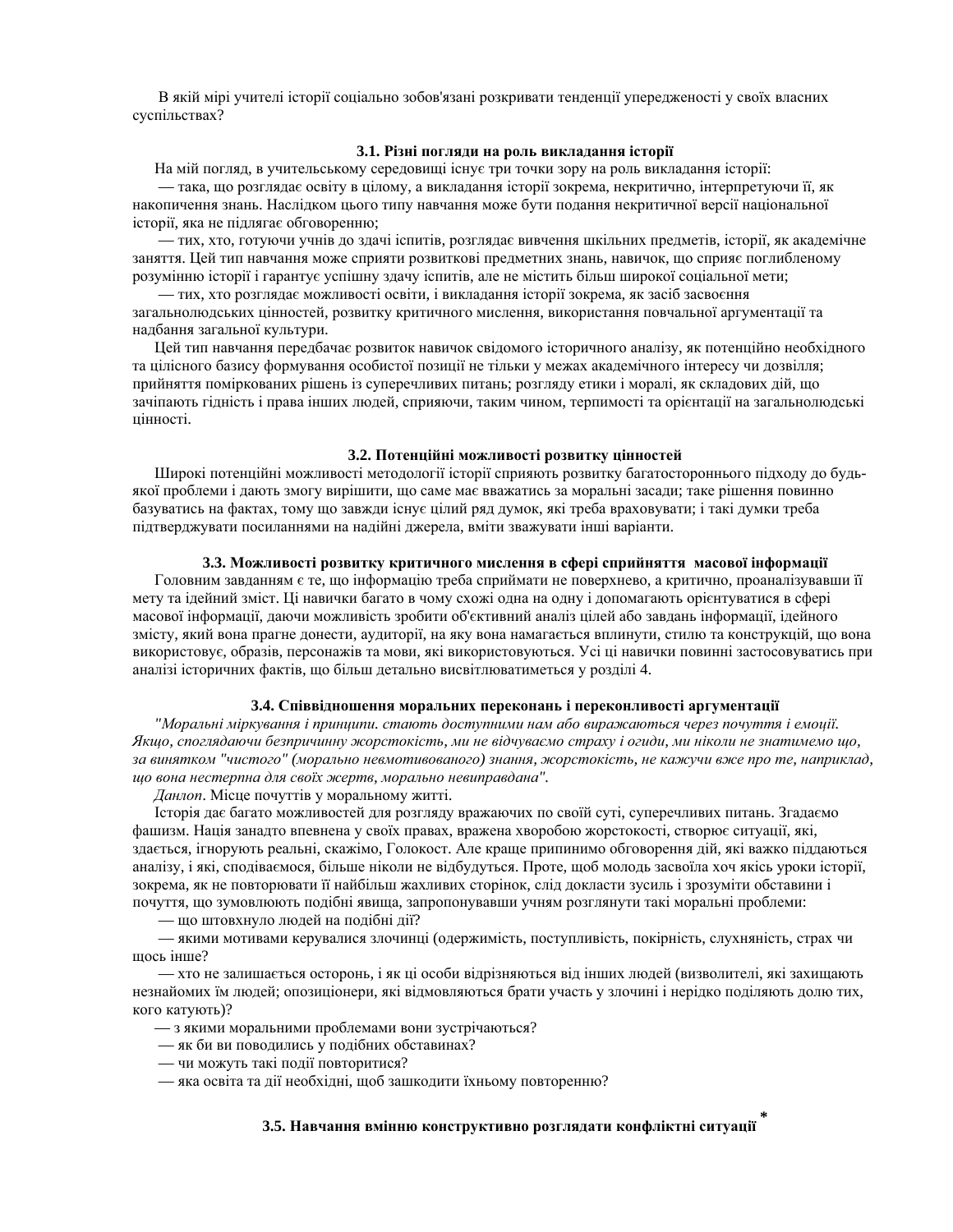Методологія історії передбачає і розвиток вміння бути посередником, бути тим, хто бере участь у мирному розгляді конфліктних ситуацій. Процедури, що їх описано нижче, пов'язані з успішним вирішенням конфліктів, і можуть, у свою чергу, використовуватись учителями історії для розвитку більш глибокого розуміння учнями історичних проблем (зокрема, якщо подібний конфлікт учні вже пережили або знаходяться в аналогічній життєвій ситуації і можуть зрозуміти, що це означає, коли він торкається їх особисто). Запропонований нижче триступеневий процес розгляду конфліктів переноситься на особисті чи суспільні конфліктні ситуації, він містить елементи, прийнятні для аналізу будь-якої події, а саме:

1. Аналіз і критичне мислення.

Ставлячи питання "Що трапилось? В чому проблема?", ми порушуємо цим цілий ряд нових проблем. Треба мати щире бажання знайти істину, аналізуючи корені конфлікту, пам'ятати про можливу необ'єктивність, пропаганду, і на підставі нових фактів бути готовим змінити думку.

У процесі вдосконалення навичок розгляду конфліктів важливо, щоб факти подавались таким чином, щоб кожний міг погодитись з формулюванням проблеми, а почуття і оцінки були відокремлені від фактів. Сторони конфлікту повинні розглянути питання: "Як ви вважаєте, чи це можливо, що ви помиляєтесь?"

2. Увага! Ставлячи питання "Як Ви та інші відчуваєте це?", ми намагаємось зробити емоційну оцінку точок зору інших людей, зокрема осіб протилежної статі, інших рас і культур, тих, чий досвід і становище відрізняються від наших. У процесі вироблення навичок вирішення конфліктних ситуацій учнів треба заохочувати відповідати фразами, що починаються з "Я (мені)". В результаті цього передаються почуття, а не виносяться обвинувачення ("Мені дуже прикро, що....", а не "Ви, він, вона, вони..." тощо).

3. Прагнення до справедливості та образного і творчого мислення зумовлює постановку питань: "Що ви (чи вони) бажали б в ідеалі, щоб трапилось? Щоб ви (чи вони) могли б насправді зробити?"

Це, у свою чергу, передбачає усвідомлення і повагу до справді демократичних принципів, пошук нових підходів і можливостей; майбутній прогноз справедливих рішень і розуміння, що будь-яка форма позитивного або негативного обмеження права може бути виправданою лише на підставі вагомих і переконливих аргументів.

Коли почуття і потреби кожного відомі, учасників можна заохочувати шукати практичних дійових засобів, навіть незначних, для того, щоб подолати недовіру і досягти врегулювання.

#### 3.6. Прищеплення навичок позитивного вирішення суперечливих питань сучасності

Одне з першочергових завдань історії — допомогти молоді зрозуміти сучасність у світлі минулого. Історія дає можливість зрозуміти суперечливі питання власного суспільства. Проте легше розмовляти про апартеїд у Південній Африці чи історичні форми фашизму, ніж про ситуацію з робітниками-іммігрантами та циганами у своїй власній країні або про відродження неофашизму чи релігійні та етнічні конфлікти, що призводять до фанатичних убивств і етнічних принижень і утисків. Помірковано сприяти зростанню терпимості в сучасному суспільстві – не тільки професійний, але й етичний і моральний обов'язок учителів історії.

#### 3.7. Викладання історії у класовому суспільстві

Боротьба народів за самовизначення і самоповагу тісно пов'язана зі спалахом емоцій, пристрастей, інтелекту, а нерідко і з проблемами виживання. Викладання історії в подібних ситуаціях може зачіпати найболючіші особисті та емоційні питання. Проблема стає ще більш складною, коли йдеться про аналіз недавнього минулого, особливо, якщо ворожнеча триває і історія є реальністю, з якою щодня стикаєшся. Звичайно, у таких конфліктних умовах можливе існування кількох варіантів інтерпретації історії, оскільки вона і досі розглядається як основний засіб підтримки самовизначення суспільства і особистої ідентичності.

#### 3.8. Підходи вчителя до вирішення суперечливих питань

Учителі історії можуть опинитись у важкій ситуації, пропонуючи учням подивитись назад і проаналізувати свою історію критично. Вони наражаються на небезпеку критики з боку батьків, а також, можливо, і свого шкільного керівництва, оскільки відхиляються від загальноприйнятих тлумачень або піддають сумніву точки зору та погляди, що підтримуються більшою частиною суспільства. На думку Джона Тоша, "історик має дуже неприємну роль у руйнуванні міфів, що спрощують або викривляють загальновідоме тлумачення минулого. У цій ролі він уподібнюється до хірурга-окуліста, який спеціалізується на видаленні катаракти" (Джон Тош. Хода історії).

При будь-якому обговоренні суті явища в суспільстві учителеві слід вчити, як саме вести обговорення та знаходити кілька різних варіантів вирішення проблеми. Це, скоріше, передбачає оцінку і захист різних думок, ніж пошук консенсусу. Такий метод передбачає також, що учитель критично аналізуватиме свою власну точку зору на ситуацію і утримуватиметься, навмисне чи ні, від підтримки якоїсь конкретної точки зору.

Найбезпечніший підхід — це постійне звертання до методології історії, яка пропонує цілий ряд фактів, що представляють різні точки зору, і завжди дає змогу підходити до проблем помірковано і об'єктивно, уникаючи небезпеки селективності; відкриває очі на існування інших точок зору, які можуть бути незручними та з якими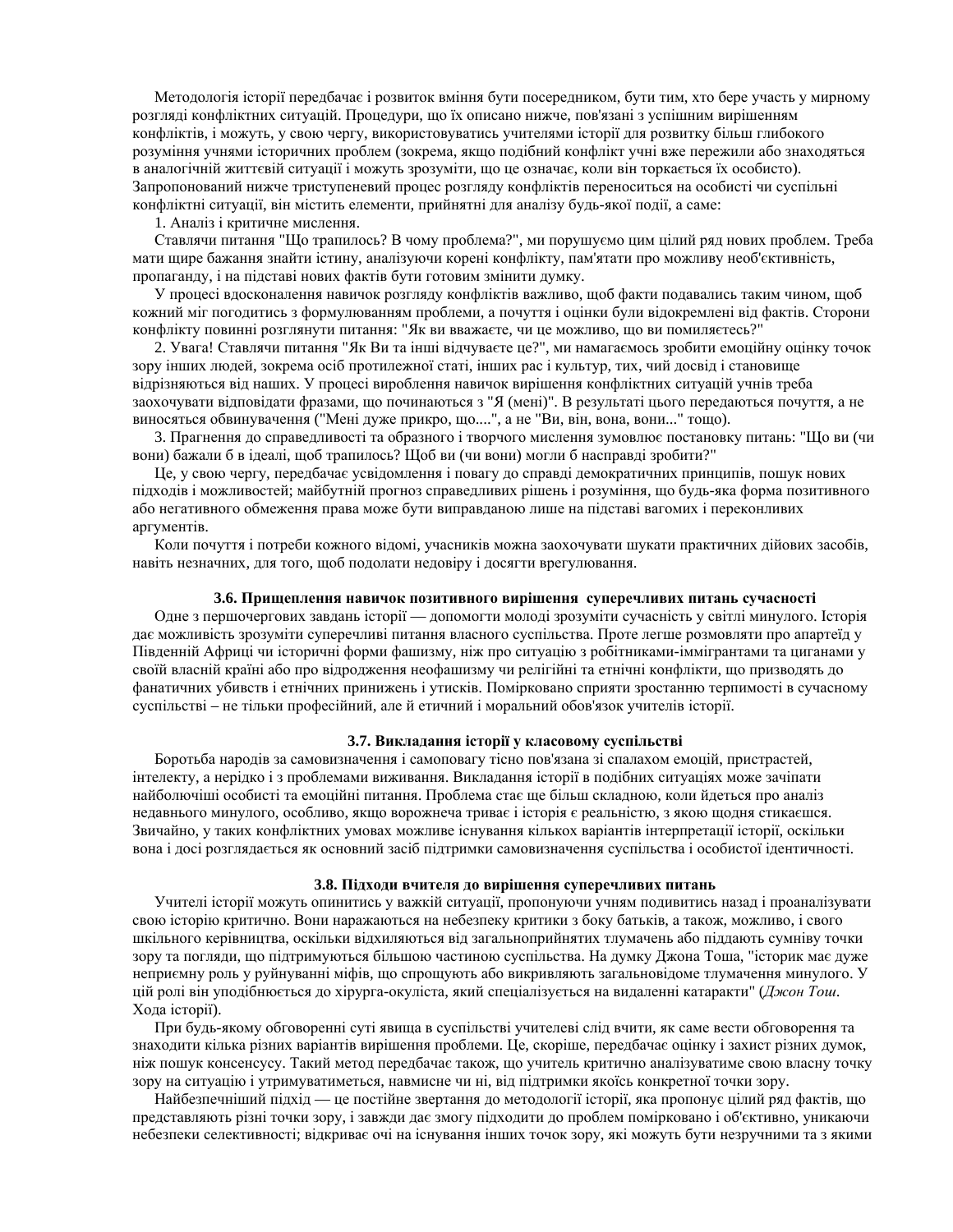більшість може не погоджуватись, але які попри все мають бути визнаними.

Навчаючи дітей звертатися до методології історії, яка постійно представляє різноманітність поглядів і запрошує людей розглядати ситуації з різних точок зору, можна допомогти молоді вирішувати дуже серйозні проблеми. Це допоможе:

— протистояти стереотипному мисленню і необ'єктивності та спотворенню історичних фактів;

— розвивати позитивне мислення і цінності, такі як терпимість, солідарність і повага до різноманітності;

— сприяти досягненню взаєморозуміння між конфліктуючими громадами, оскільки є надія на те, що можуть бути визнані різні точки зору.

## 3.9. Теми для роздумів і обговорення з колегами

— Перерахуйте і обговоріть деякі проблеми та справи, що торкаються історичного минулого, з якими ви сьогодні зустрічаєтесь у вашому регіоні?

— Наскільки, вважаєте ви, розгляд подібних проблем є обов'язком учителя історії?

— Чи треба підтримувати, на вашу думку, вчителів, які викладають історію в такий спосіб?

## Глава **Б** ПРАКТИЧНІ АСПЕКТИ ВИКЛАДАННЯ ІСТОРІЇ

"*Експерти Ради Європи впевнені, що всі учні повинні вивчати історію на всіх етапах свого навчання, тому ɳɨ ɜɨɧɚ ɦɿɫɬɢɬɶ ɰɿɧɧɨɫɬɿ, ɹɤɿ ɧɟ ɦɨɠɭɬɶ ɡɚɩɪɨɩɨɧɭɜɚɬɢ ɿɧɲɿ ɩɪɟɞɦɟɬɢ. ȱɫɬɨɪɿɹ, ɩɿɞɤɪɟɫɥɸɸɬɶ ɜɨɧɢ, "ɰɟ* yнікальна дисципліна, яка опікується спеціального роду тренуванням розуму і фантазії".

Майланд Стобар. Вивчення історії в Європі// Колоквіум Ради Європи. — Париж, 5 грудня 1994 року.

## 4. МЕТОДИЧНІ ПІДХОДИ ДО ФОРМУВАННЯ В УЧНІВ НАВИЧОК ВИВЧЕННЯ ІСТОРІЇ Основні питання

Які навички допомагає розвинути історія?

#### 4.1. Реалістичний контекст

Не обов'язково, щоб учні школи в майбутньому були вченими-істориками. Однак, для навчання їм майже завжди потрібна мотивація. Вони вважають, що багато історичних концепцій незрозумілі, обсяг історичного матеріалу занадто великий. Це створює деякий тиск. Тому учні часто піддають сумніву необхідність вивчення предмету, який має справу з минулим. І хто може дорікати їм за це?

Безперечно, молодь має одержувати задоволення від того, що вона робить, і розуміти, з якою метою і що вона вивчає. Дуже важливо, якщо молоді люди усвідомлюють необхідність навичок, яких вони набувають, і важливість предметів, які вивчають. Рівень складності предмету, з яким вони стикаються, має відповідати їхнім здібностям і віку. Тому, оскільки учні не вивчають поки що історію професійно, вчителі, заради їхніх інтересів, мають зосередитись виключно на основних проблемах, а не на повному переліку історичних подій і деталей. І головне, учнів треба залучати до процесу дослідження, який може бути більш цікавим і захоплюючим для них, ніж просте накопичення емпіричних знань.

## 4.2. Характерні особливості методики викладання історії

Основна увага при викладанні цього предмету в школах повинна приділятися тому, щоб вивчення учнями історії перетворити на процес дослідження. Головне, щоб учні зрозуміли, що таке історія і чим займаються історики. Тому, насамперед, має вестись мова про методику навчання учнів користуватися методологією історії. Важливо, щоб вони усвідомили, що остання забезпечує:

— зростання поінформованості щодо різних історичних фактів, які визначають епоху;

— постійний розвиток вміння працювати з фактами, щоб скласти збалансовану і точну картину минулого;

— розвиток більш глибокого розуміння ключових проблем історії: хронології, причини та наслідку, зміни, безперервності, прогресу, регресу, відчуття епохи і перспективи.

#### 4.3. Ознайомлення з історичними фактами

Для того, щоб допомогти зрозуміти основи методології предмету, треба змалку давати дітям змогу перевіряти всі історичні факти, задаючи їм відповідні запитання та роблячи висновки на рівні, що відповідає їхнім віковим особливостям і здібностям. Коли діти подорослішають, їм слід пояснити, що історія базується на фактах, а факти можуть бути і були інтерпретовані різними шляхами; що кожна проблема має кілька перспектив, залежно від позицій людей та їх досвіду. Формування навичок аналізувати постійно зростаюче коло складних джерел інформації має стати основним у вивченні історії.

## 4.4. Види джерел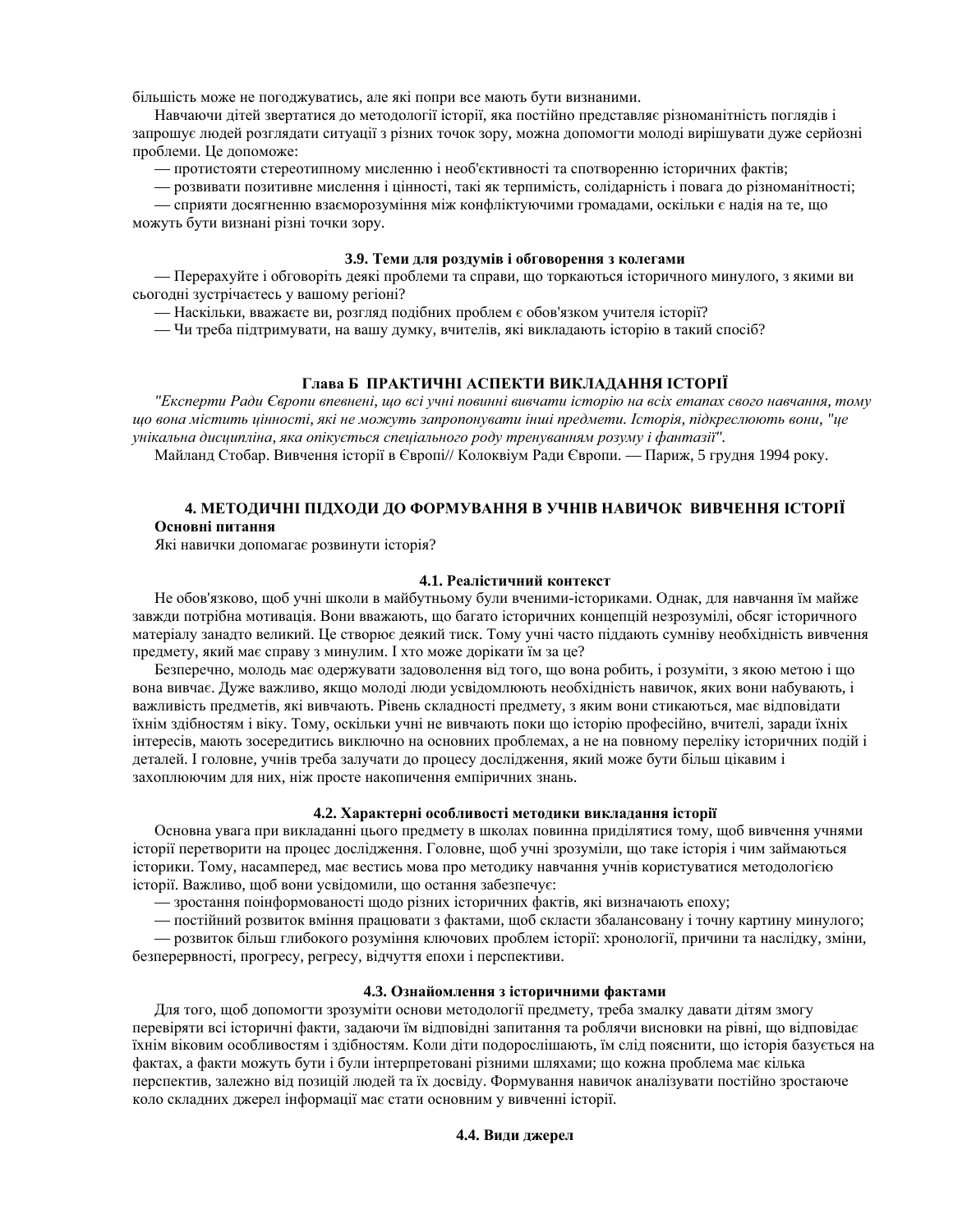Вивчення історії передбачає дослідження минулого за допомогою різних джерел, як первинних, так і вторинних за походженням. Джерела історії можна охарактеризувати, як "укритий пилом, висохлий кістяк". Вчителі та учні повинні його "оживити". Мабуть, учням було б корисно зрозуміти, що "сирий матеріал" історії — це безсистемна купа матеріалів, що дійшли до нас з минулого і використовуються істориками як факти. Якщо серцевину цих матеріалів складають первинні джерела (документи, написані у той час, пам'ятки матеріальної культури, споруди, фотографії, твори мистецтва, що збереглися з тих часів), то зовнішній шар складається з вторинних джерел (наприклад, книжки, написані набагато пізніше, ніж відбулися події, що в них описуються).

Історичні матеріали можуть мати будь-який вигляд, якщо вони тільки несуть інформацію або дають ключ до розуміння минулого (наприклад, пам'ятки побуту, усні перекази, письмові та друковані матеріали тощо). Учні повинні знати, що кількість матеріалів, пов'язаних з минулим, значно зростає за обсягом та складом. Проте, оскільки вона не є повною, то факти можуть бути інтерпретовані по-різному, залежно від кількості доступної інформації та точки зору історика, який її тлумачить.

### **4.5. Наочні джерела**

Наочні джерела значно "оживляють" історію. Це можуть бути ілюстрації, малюнки, картини, карти, плакати, марки, фотографії, фільми або, навіть, більш конкретні речі (наприклад, пам'ятки матеріальної культури, археологічні пам'ятки, будинки чи руїни). Що стосується письмових джерел, то з учнями необхідно обговорювати їхній зміст і спрямованість, визначаючи таким чином їх історичну цінність.

## 4.6. Усні джерела

Усна історія, перейнята зі слів літніх людей, чи та, що існує в переказах, особливо корисна тим, що дає учням можливість поринути в недалеке минуле. Потрібно навчати учнів аналізувати її шляхом опитування, прослуховування та подальших запитань.

#### **4.7. Письмові джерела**

Письмові джерела можуть існувати у вигляді книг, переписів, щоденників, листів, газет, спогадів, парламентських звітів, шкільних журналів, запису виступів чи заповітів.

Письмові джерела потребують ретельного відбору та опрацювання з метою використання їх у класі. Треба відредагувати та адаптувати матеріали, щоб зробити їх доступними і корисними для учнів різних вікових груп і здібностей, заздалегідь переконавшись, що від цього зміст і спрямованість матеріалу не змінились.

## 4.8. Майстерність у використанні джерел

Учні цінують те, що вони самостійно, як історики, мають від-бирати з маси доступних фактів саме ті, що їм необхідні, а також те, що:

— при тлумаченні фактів можуть виникати труднощі;

— на відбір фактів для аналізу можуть впливати деякі упередження;

— треба враховувати наміри та тенденційність авторів первинних і вторинних джерел інформації.

Можна запропонувати учням ставити ряд запитань до джерела. Це допоможе їм сформулювати судження щодо корисності та достовірності інформації:

— Хто? Хто зробив чи написав це? Яку посаду він/вона обіймає (займає становище)?

— Що? Про що воно нам розповідає? Про що воно нам не розповідає?

— Коли? Коли це було написано? Який iсторичний контекст? Які особливості того періоду або ідеї могли вплинути на автора?

— Де? Де ці події мали місце або чого вони стосуються?

— Чому? Чому це було зроблено чи написано? Чи існувала якась конкретна причина? Чи можна розкрити цю причину шляхом:

- визначення, на яку аудиторію була розрахована робота;
- аналізу мови та стилю, які були використані у роботі;
- читання між рядків?

— Як? Яким чином воно було побудоване чи зведене разом? Як його можна порівняти з іншими доступними джерелами?

- Воно виглядає збалансованим чи перебільшеним, тенденційним чи перекрученим?
- Воно виглядає точним чи існують відверті пропуски?
- Ці пропуски можна пояснити чи їх зроблено свідомо?

#### 4.9. Важливість аналізу підручників учнями

З віком та розвитком критичного мислення в учнів їх треба спрямовувати на критичне сприйняття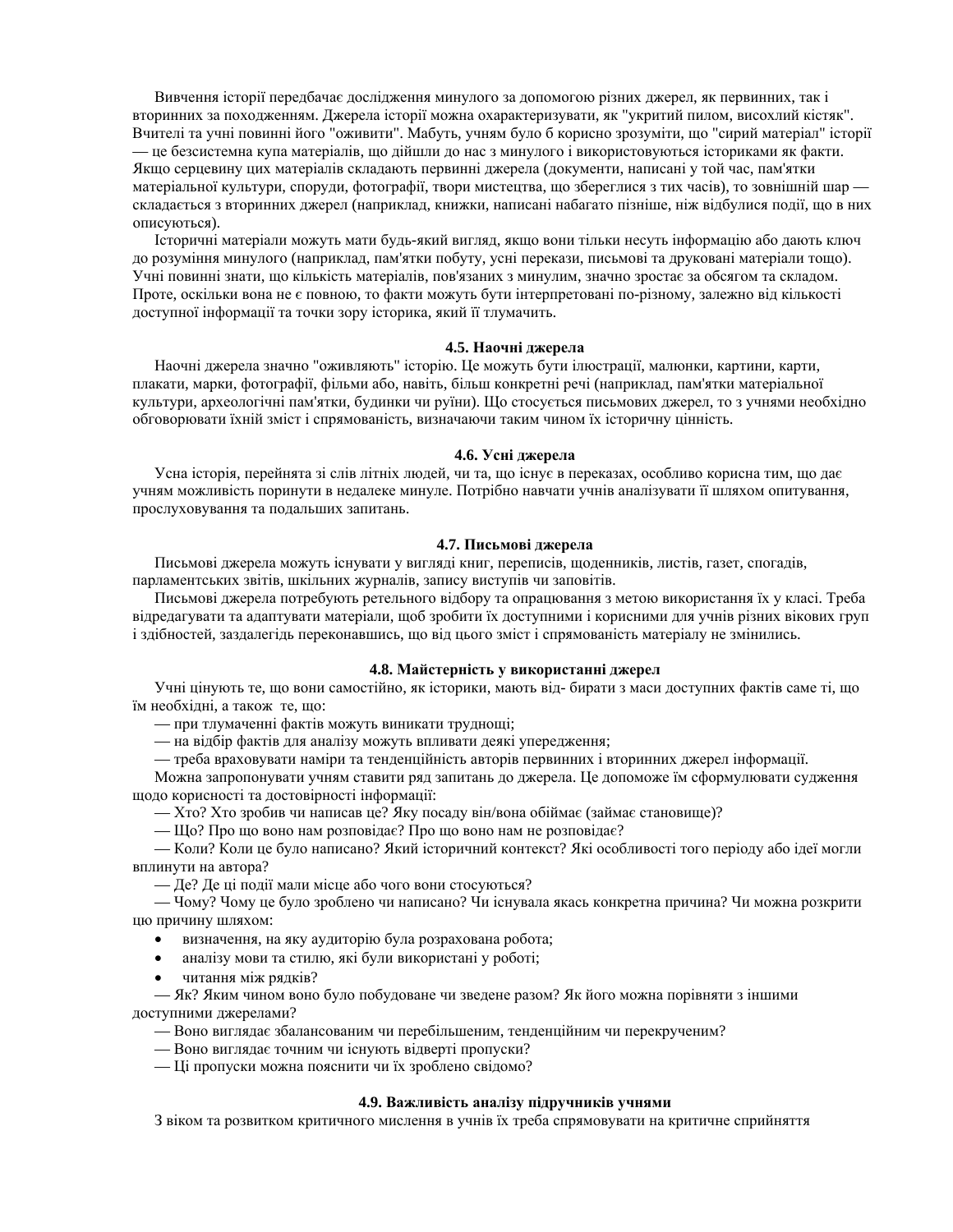підручників і орієнтувати на те, що так само вони можуть аналізувати інші джерела інформації. Учням дуже подобається знаходити сильні та слабкі сторони їх власних підручників. Це можна зробити за такими критеріями:

- чи дає підручник посилання на інші джерела (це розвиває навички аналізу фактів)?
- чи дані джерела створюють повну картину поглядів на проблему?
- чи аналізуються і обговорюються реально вказані проблеми?

#### 4.10. Цінність місцевої історії

Для кращого розуміння учнями історії дуже важливими, поряд з письмовими документами, є наочні залишки минулого, які нас оточують. Перевагою при вивченні місцевої історії є можливість побачити в реальній, а не відтвореній формі факти, що її ілюструють. Це допомагає учням усвідомити існування численних цивілізацій та способів життя, які спостерігались в їхньому власному та інших регіонах. Вивчення свого минулого має бути олним із завлань національної, європейської та світової історії,

Можливість роботи "в полі", включаючи стаціонарні музеї та музеї просто неба, допоможе озброїти учнів знаннями, навичками та методикоюпідентифікації залишків минулого, аналізу, тлумачення та визначення їхнього місця у більш широкому історичному контексті. Бажано, щоб учні мали можливість брати безпосередню участь (на доступному їм рівні) у справжньому дослідженні того, яким чином історик вивчає проблему, та допомагати йому в спостереженнях, картографуванні, записах, кресленнях, вимірюваннях, опитуваннях, фотографуванні та драматичному реконструюванні (включаючи переодягання, приготування їжі та розігрування різних ролей), а також у використанні карт, фотографій, статистичних даних, усних і письмових свідчень. Притягальна сила краєзнавства також сприяє вихованню в учнів інтересу до вивчення і збереження історичного середовища і може стати корисною розвагою поза школою та у дорослому житті.

#### **4.11. Хронологія**

Головним для розуміння історії є вміння бачити послідовність подій у часі. Хоча не існує вимоги щодо вивчення історії в суворій хронології, проте важливо, щоб викладання історії проводилось у хронологічному порядку. Кожний період, який вивчається, має бути представлений як один з аспектів історії нескінченої безперервності та змін у часі. Часові рамки — це важливий засіб досягнення такого розуміння.

## 4.12. Причинність

Історія займається поясненням змін, а це передбачає постановку питань про те, чому і коли трапились ці події, та визначення факторів, які призвели до виникнення даної ситуації, зумовили, перешкоджали чи затримували зміну. Вміння оцінювати складність факторів, що впливають на причинно-наслідковий зв'язок подій, їхню взаємозалежність (наприклад, роль особистостей, роль випадку, релігії, техніки або війни) можна розвивати під час будь-якого історичного дослідження.

#### 4.13. Зміна і безперервність

Постійні зміни в історії, як і її певні хронологічні рамки, також повинні бути предметом систематичного обговорення в школі. Учні повинні знати:

— як і чому деякі характерні особливості минулого збереглися до теперішнього часу;

— фактори, які зумовили, сповільнили чи затримали зміну; її коротко- чи довгострокові причини та наслідки;

— про існування різноманітних варіантів (видів) зміни та різних її масштабів (у різних місцях по-різному, тому що розвиток відбувається в різних місцях з різною швидкістю);

— про деякі процеси, внаслідок яких обов'язково відбуваються зміни;

— про те, що в історії іноді відбувається прогрес, а іноді — регрес.

Зміна і безперервність — це не те, що сталість і наступність або послідовність і наступність. Поняття "зміна і безперервність" передбачає безперервність змін і зміни в безперервному процесі.

Оволодіння цими навичками вимагає від учнів визначення та обговорення широкого кола факторів, що зумовлюють зміну, причину і наслідок.

## **4.14. Відчуття часу**

Історія завжди опікується людьми, що мають досвід орієнтації у часі, стосовно конкретної місцевості. "Основне завдання історика, — пише Джон Тош, — з'ясувати, чому люди діяли саме так, ставлячи себе на їх місце та ливлячись на світ очима цих люлей і, якщо можливо, мислити за їх власними станлартами".

Звернення до основних вірувань, цінностей людей кожного конкретного періоду часу допоможе учням усвідомити, що може існувати цілий ряд відмінних сучасних точок зору на будь-яку ситуацію і, що люди діяли в системах з різними пінностями і умовами життя. А тому, летальний аналіз лумок і лій окремої особи чи групи осіб з врахуванням вірувань, цінностей і досвіду даного періоду часу (що, безумовно, впливав на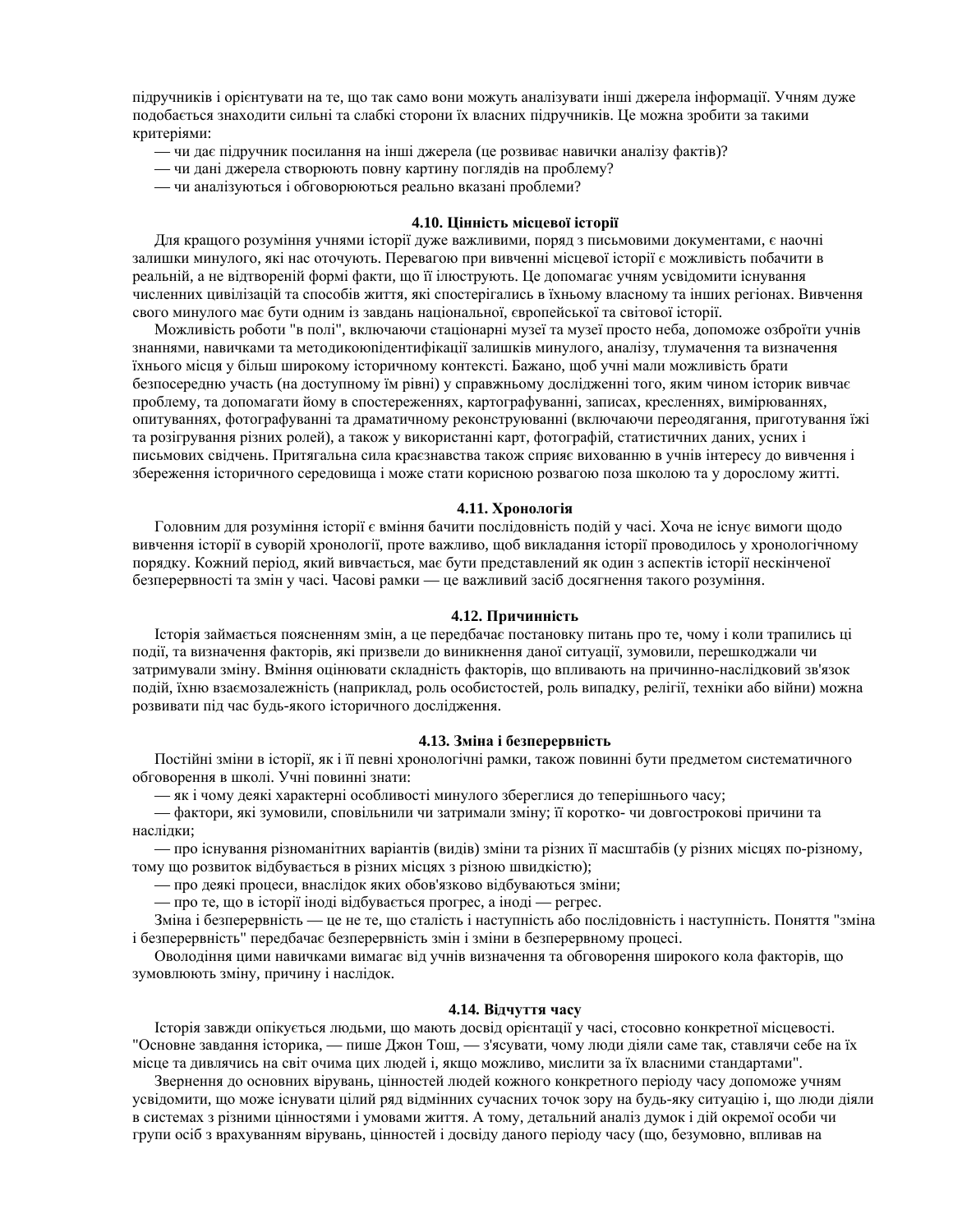характер цих думок і дій) здатні допомогти учням виявити можливі мотиви історичної ситуації. Разом усі ці аспекти створюють відчуття часу і вміння поставити себе на місце іншого народу, перенестися в інше місце та час, хоча учні можуть і не погоджуватись з рішеннями і діями, що схвалювали ті люди.

## 4.15. Теми для роздумів і обговорення з колегами

— Як часто ви використовуєте історичні джерела у процесі викладання?

— В якій мірі тексти, які ви використовуєте, сприяють розвиткові навичок аналізу історичних подій і концепцій?

- Наскільки ваші шкільні тексти збалансовано представляють спектр можливостей?
- Яким чином ви можете розвинути навички критичного мислення у ваших учнів:
- за допомогою матеріалів, які у вас  $\epsilon$ ?
- шляхом застосування додаткових матеріалів?

Форма, яка ілюструє процес оволодіння учнями навичками аналізу історичних подій і концепцій під час занять, включена до додатку 1.

#### Основні питання

## 5. Тактика і стратегія вчителя в класі

За допомогою яких засобів можна поліпшити якість викладання і навчання? Що масться на увазі, коли ми говоримо ефективна групова робота, робота всього класу і активне навчання?

## 5.1. Мистецтво залучення всього класу до роботи

Для забезпечення максимальної участі всього класу в роботі необхідно враховувати не тільки тип інформації, яка подається, але й питання, що при цьому порушуються. Ми часто говоримо: "Він розповів гарну історію". Отже "добре викладена гарна історія" доступна учням усіх вікових груп і здібностей, і якщо мистецтво оповідати ефективно застосовувати в класі, таке викладення матеріалу позитивно впливає на формування навичок слухання і сприяє вмінню розповідати, обговорювати і ставити питання. Слухання потребує високого рівня концентрації учнів, тому, перш за все, треба приділяти увагу відбору найбільш цікавих аспектів теми, які привертатимуть увагу протягом необхідного періоду часу. Стануть у нагоді відповідні наочні ілюстрації, а також стиль ігрового викладення матеріалу.

Але учням постійно треба нагадувати про те, що це — тільки одна сторона історії. Її можна розглядати й з іншого боку, як, скажімо, історію про Червону Шапочку з позиції вовка. Цей засіб, безперечно, допоможе навіть дуже малим дітям зрозуміти, що може існувати кілька точок зору на будь-яку проблему. Для закріплення цього положення дітям можна пропонувати писати та розповідати, на зразок версій казок, про історичні події з різних точок зору. Цю ідею можна застосувати під час випуску шкільних газет, вміщуючи там оригінальні назви рубрик, статей та редакційних звернень, в яких висловлюватимуться, наприклад, протилежні погляди або позиції політичних партій тощо. Учнів можна заохочувати до пошуків відтінків або елементів упередженості у виступах і статтях на історичну тематику відомих політиків сьогодення.

#### 5.2. Опитування всього класу

Для перевірки здатності учнів оцінювати і аналізувати факти, правильно визначати їхні причини та наслідки або розуміти можливості людей у минулому, необхідно якомога точніше формулювати питання, можливо, навіть у письмовому вигляді, щоб учні їх бачили.

Попереднє планування питань для кожного учня окремо, а потім заслуховування варіантів інших можливих відповідей класу залучить до роботи всіх учнів.

Постановка питань, відповіді на які вимагають від учнів визначення певних причин або наслідків подій чи їхньої можливої оцінки, зробленої у той час і пізніше, дають змогу їм глибше зрозуміти певні події та стимулюють обговорення в класі.

## 5.3. Дискусія

Можна організувати на уроці дискусію, тільки якщо учні добре знають тему, мали досить часу для її аналізу, розуміють факти, що до неї включаються, і зацікавлені проблемами, які обговорюються. Намагаючись застосовувати метод обговорення за участю всього класу на уроках історії, необхідно приділяти першочергову увагу підготовчій роботі.

## 5.4. Групова робота

Це така організація класної роботи, яка сприяє залученню до праці всіх учнів, але з урахуванням їх розвитку та швидкості сприйняття матеріалу. Диференційований підхід до визначення завдань і належна організація груп перетворюють заняття у класі в захоплюючу справу для всіх. Для пожвавлення роботи можна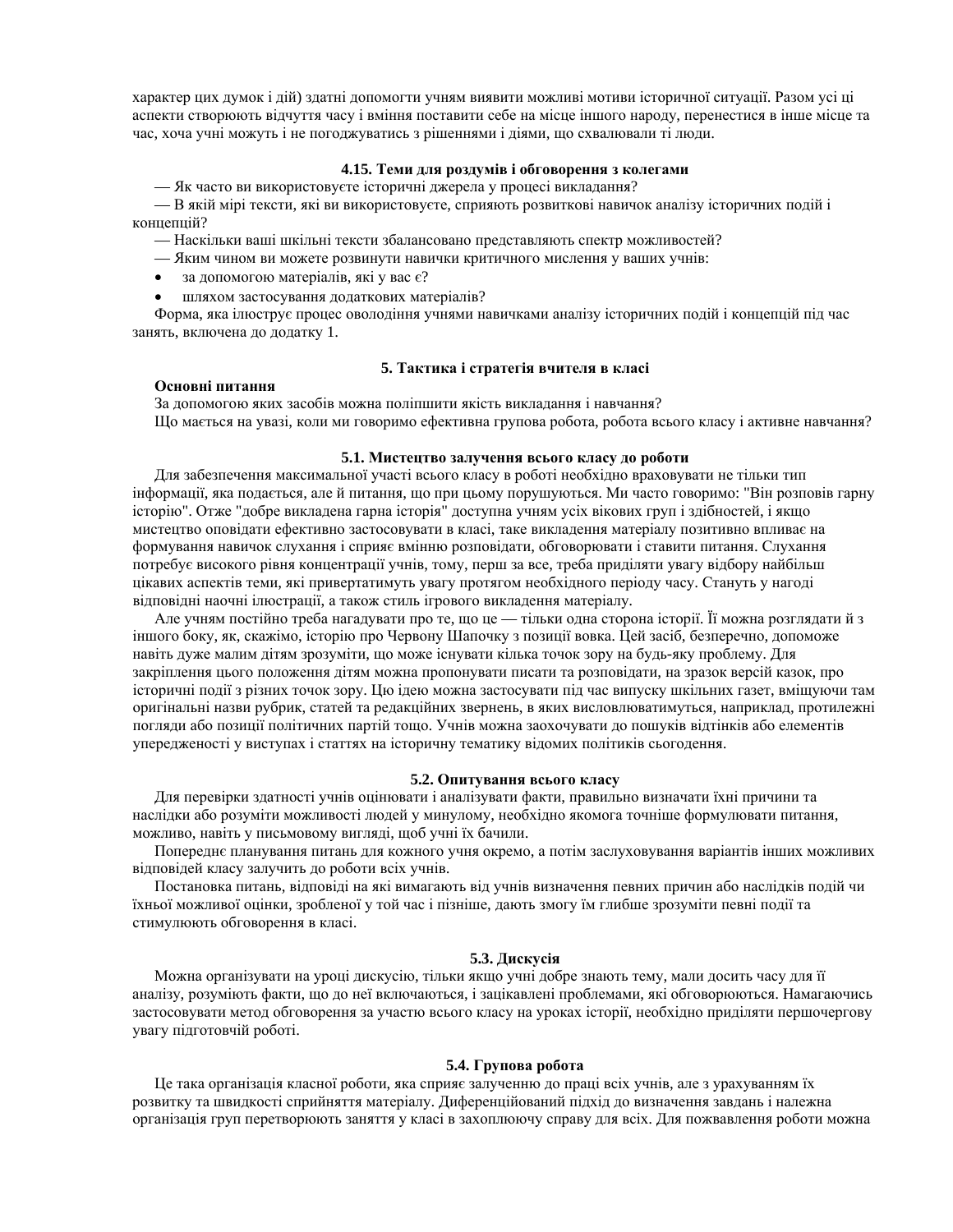змінити порядок розміщення парт у класі.

Не слід дозволяти будь-кому домінувати в групі. Для цього групи мають бути гнучкими, щоб їхній склад можна було легко змінювати в залежності від поставлених завдань і учні мали можливість виконувати в групі різні ролі (наприклад, лідера, автора, репортера, спостерігача). Групам потрібно надати можливість робити самостійну оцінку того, чи добре вони працювали разом, виконуючи завдання, та чи була в кожного члена групи можливість ефективно працювати. Вчитель має взяти на себе роль ненав'язливого керівника і натхненника досліджень, які проводить група, а не бути просто головним постачальником інформації.

## 5.5. Яких навичок набувають учні внаслідок групової роботи?

Шляхом ефективної групової роботи учні мають навчитись:

— брати на себе відповідальність за добір матеріалів і наочності;

— відстоювати свої думки, розвивати впевненість у собі;

— працювати разом та слухати один одного, розвивати розуміння того, що кожен має зробити свій внесок і що всі внески треба цінувати і поважати;

— брати на себе різні ролі і відповідальність в групах (наприклад, роль лідера, доповідача, автора, спостерігача).

## 5.6. Завдання вчителя при груповій роботі

Вчителі мають пам'ятати, що:

— правильно сформульовані завдання та обрана організаційна структура груп забезпечують максимальну взаємодію учнів;

— необхідно підготувати відповідні, належним чином підібрані заохочувальні матеріали, у тому числі пам'ятки матеріальної культури, наочність, письмові документи;

— для забезпечення ефективної роботи всіх учнів необхідно ніби розчинитися серед них: говорити з ними їх мовою, бути ніби їх партнером;

— потрібно давати групі додаткову роботу, або видозмінювати її, якщо група закінчує своє завдання раніше встановленого часу.

### 5.7. Склад групи та її формування

Кількість учнів у групі залежить від кількості учнів у класі, доступності джерел і змісту завдання, що виконується. Ідеально група має складатися не більше, ніж з шести учнів, для того, щоб забезпечити кожному можливість працювати. Групи можна формувати з врахуванням віку, дружніх стосунків між учнями, можливостей, зацікавленості проблемою та інших відповідних критеріїв. Якщо склад груп не визначено заздалегідь, вчителі можуть прямо на уроці, використовуючи будь-які критерії, спрямовані на виконання запланованої роботи, формувати групи на свій розсуд. Наприклад, матеріали до теми роздаються учням, коли вони заходять до класу, а потім їх запрошують знайти свою групу, ставлячи одне одному відповідні запитання щодо змісту матеріалів. Такий вид заохочення діяльності учнів допомагає створити атмосферу доброзичливості і рівноправності і спонукає дітей працювати разом з будь-якою групою, в якій вони опиняються.

## 5.8. Види групової роботи

Після вступної бесіди вчителя, учнів можна запросити працювати маленькими групами для виконання одного і того ж завдання. Потім кожна група звітує про свою роботу всьому класу. Крім цього, залежно від теми чи проблеми, вчитель може запропонувати в її контексті різноманітну додаткову роботу. Такий засіб дає змогу учням розглянути кожний аспект теми більш детально, а потім з більшою впевненістю і більш кваліфіковано доповісти іншим про свої висновки. Кожній групі дається для опрацювання один аспект теми, а потім, коли первісне дослідження закінчено, створюються нові групи, до яких входять один-два учні з колишніх груп, які доповідають новим колегам про свої попередні напрацювання. Таким чином, кожний учень ознайомлюється з усією темою. Вчитель може запросити одну групу доповісти класу, для того, щоб перевірити правильність сприйняття всієї теми. Учні мають можливість виробити в собі впевненість, коли працюють разом з товаришами в першій групі над досягненням єдиної точки зору. Потім ця впевненість і навички спілкування переносяться у наступну групу, коли вже учень сам відповідає за висновки своєї команди. Так розвивається впевненість у собі, самоконтроль і відповідальність.

#### 5.9. Активізація навчального процесу

Термін "активне навчання" означає високоструктуровану групову діяльність, засновану на особливій методиці і спрямовану на забезпечення успішності учнів, одержання задоволення ними від навчання і досягнення конкретних результатів у навчанні протягом певного часу.

Перші два види діяльності, про які йдеться далі, більш підходять для дітей віком від 4 до 7 років, хоча така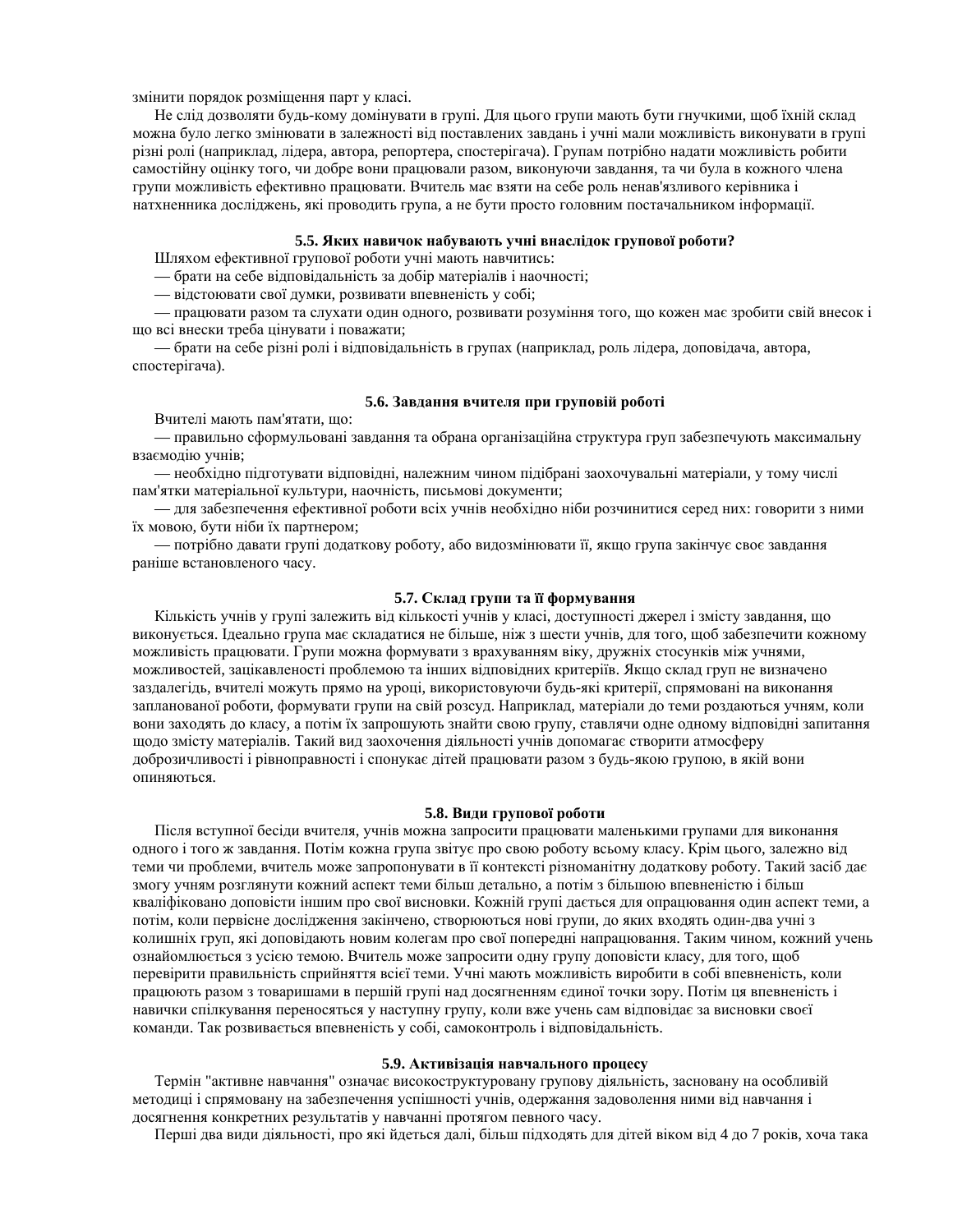методика може бути застосована і для трохи старших школярів. Інші види роботи можуть використовуватися для будь-яких вікових груп, починаючи приблизно з 8 років і старше. Зрозуміло, вчителі мають гарантувати, щоб історична спрямованість роботи учнів та рівень труднощів усіх заохочувальних матеріалів відповідали віковим особливостям групи.

#### 5.9.1. Часова скринька

Це — засіб, за допомогою якого учнів можна ознайомити з поняттям "час". Справжні предмети нашого часу, зібрані навколо будинку, на горищі, в підвалі, складаються разом у скриньку чи сумку. Так створюється атмосфера іншого періоду. Використовуючи відчуття зору, нюху та дотику, учні можуть дослідити її зміст і зробити висновок про те, що ці предмети належать до періоду, "що давно минув". Це розвиває навички ідентифікації старих і нових предметів, заохочує учнів приносити з дому предмети, які відносяться до того ж самого періоду, що в скриньці, формувати базу для створення історичного "кутка" в класі. До кінця Ключової Сталії 1 (вік 5—7 років) вони мають навчитися розпізнавати леякі останні технічні лосягнення (наприклал, порівнюючи старе побутове обладнання, скажімо, праску 1900 року чи фотокамеру 60-х років з пізнішими зразками).

## $5.9.2.$  Посліловність

Для розвитку у молодших школярів почуття хронології і зміни в часі вчителі мають збільшувати та розширювати в них кількість знань щодо такої категорії, як послідовність. Саме процес переліку днів тижня, місяців і пір року по черзі вже свідчить про те, що вчитель знайомить дітей зі словами, які вказують на "час" і "часову" послідовність.

Треба впроваджувати вправи на послідовність, що поступово розвивають почуття часу. Для маленьких дітей (тих, хто ще не вміє читати) вони можуть починатися з того, що їм дають три-чотири малюнки, які треба розмістити в ряд і закріпити. Малюнки можуть зображати предмети чи людей, найкраще — це одну особу, протягом певного часу, наприклад, 25 років. Можна послідовно спостерігати життя кожної дитини протягом одного дня або кількох тижнів. А на Ключовій Стадії 2 (вік 7—11 років) можна буде повернутися до цих щоденних спостережень, коли вивчатиметься тема про достовірність джерел інформації, наприклад, "щоденників", як точного відображення подій минулого. Цю ідею можна потім розвинути, щоб кожна дитина могла робити хронологію свого життя, а далі використовувати це вміння для спостереження за життям дорослих, батьків чи вчителя. Пізніше діти зможуть перейти до хронології століття та письмово, в малюнках чи за допомогою комп'ютера відобразити її, як це показано нижче.

#### 5.9.3. Метод колективного обговорення, відбору та розміщення за ступенем важливості

Цей метод передбачає систематизацію широкого кола ідей, що виникають при обговоренні проблеми, протягом дуже обмеженого часу, та організацію їх в чіткий ряд аргументів. Кожній групі дається тема для розгляду. Приблизно протягом 5 хвилин кожна група готує перелік усіх слушних думок, що виникають у її членів. Вчитель, зі свого боку, записує всі думки кожної групи по черзі на дошці, підвісному діаскопі або на перекидних плакатах. Далі кожну групу окремо запрошують відібрати з загального переліку найважливіші думки та записати їх на чисті картки. Потім картки треба розмістити в такому порядку, з яким згідні всі члени групи. Ця частина завдання сприяє обговоренню і виробляє вміння слухати, тлумачити, пояснювати, доводити слушність своєї думки та йти на компроміс. У результаті група має скласти компромісний документ, що базується на узгодженому порядку думок. Цей документ треба передати іншій групі чи всьому класу і одержати їхнє схвалення.

#### 5.9.4. Розміщення за ступенем важливості

Це — скорочена версія попереднього виду діяльності. Вона включає розміщення заохочувальних матеріалів, запропонованих учителем, наприклад, коротких цитат, заголовків, фотографій, оголошень за ступенем важливості. Працюючих парами чи невеликими групами учнів запрошують розмістити запропоновані матеріали по порядку та обгрунтувати своє рішення.

#### 5.9.5. Розігрування ролей

Цей особливо важливий засіб використовується для розвитку розуміння можливостей людей у минулому. Грунтовні знання певного періоду часу набуваються поступово, шляхом використання відповідних джерел. Згодом, групу учнів можна запросити розглянути доступні матеріали з метою з'ясування можливостей людей чи окремої особи у тойчас. Висновок про не треба робити після детального обговорення в групі, спираючись на факти, що дають достатньо інформації стосовно причини, наслідків та тієї чи іншої мотивації події. Для того, щоб розігрування ролей будувалося на реальних, а не на уявних обставинах та факторах, учні можуть допомагати один одному доводити правильність певних точок зору, посилаючись на доступні факти. Потім первинні групи треба переформувати в збірні, в яких буде представлена узагальнена інформація стосовно всіх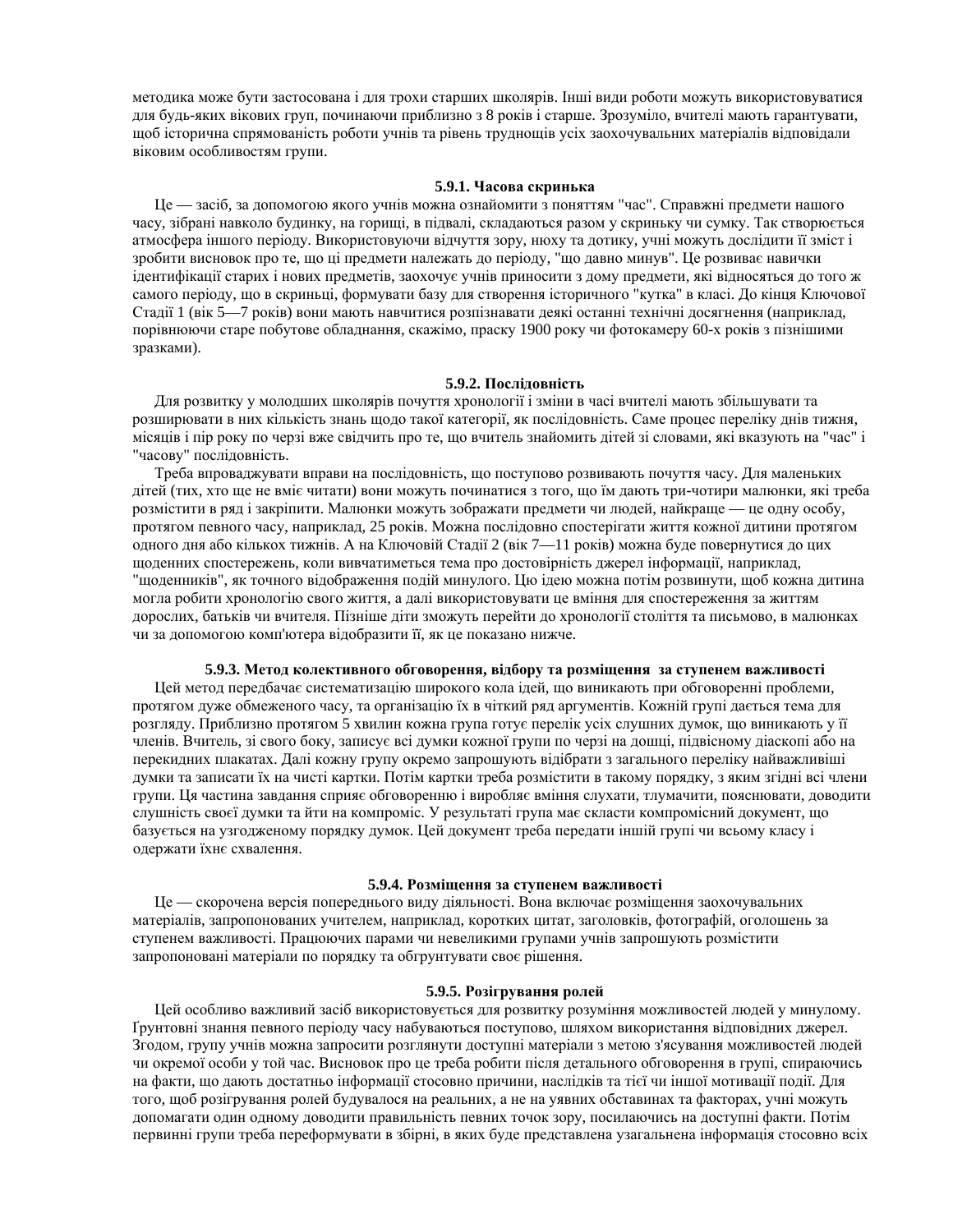фактів, з приводу яких члени збірних груп обговорять свої думки. Протягом наступного обговорення, в ролях чи ні, треба дати чітке уявлення про подію всьому класу.

## 5.9.6. Схильність до певної точки зору

Цей засіб є варіантом розігрування ролей і дає учням можливість висловлювати власну точку зору, з якою інші діти можуть погодитись чи ні. Він допомагає учням переосмислити свою власну позицію, зрозуміти та оцінити інші думки. Як і при розігруванні ролей, спочатку необхідно провести попереднє вивчення та аналіз фактів і точок зору. Треба поставити в два кола рівну кількість стільців. Учні сидять обличчям один до одного.

У зовнішньому колі діти мають одну точку зору, у внутрішньому — протилежну. Кожний учень повинен протягом 2–3 хвилин переконати суперника у справедливості своєї позиції. Потім, для того щоб оцінити аргументи супротивника, треба запросити кожного учня піддати критиці свою точку зору з протилежної позинії.

## 5.9.7. Соціально-економічне розшарування

Цей засіб може допомогти з'ясувати і поглибити розуміння кола можливостей, яке може існувати в суспільстві в будь-який період часу. Відбираються групи учнів, яким надається інформація щодо відповідної особи, що представляє певну соціально-економічну групу суспільства даного періоду. Ця інформація повинна включати відомості щодо будинку, в якому він/вона мешкали; роботи, яку він/вона виконували; освіти, яку він/вона могли мати, та подій, що трапилися з цими особами в певний час. Після одержання всієї необхідної інформації змішані групи, які вже мають уявлення про дані персонажі, шикуються згідно запропонованого учителем критерію у ряд. Учні самі мають обговорити і визначити свої місця у цьому ряду. Кожного разу, зі зміною запропонованого критерію, повторюється така ж процедура обговорення та визначення своїх місць у ряду, і учні повинні фізично змінювати свої місця, щоб продемонструвати інший порядок.

При цьому, можна використати деякі з нижчезазначених критеріїв:

— майновий стан (наприклад, найбагатший персонаж стає першим, найбіднішій — останнім, інші займають місця між ними відповідно до свого економічного становища);

— освіта (наприклад, найбільш освічений стає першим, найменш — останнім);

— місце в суспільній ієрархії (наприклад, високопоставлений чиновник стає першим, клерк — останнім);

— погляди на проблему (наприклад, персонаж з екстремістськими поглядами стає першим, а той, хто займає помірковану позицію — останнім, інші шикуються між ними в залежності від своєї позиції).

Вправи на різнотипне розшарування в суспільстві, де учні фізично представляють різні його прошарки та існуючі в ньому погляди, допомагають їм зрозуміти різні точки зору, усвідомити, що становище особи та групи людей в суспільстві не завжди однозначне, наприклад, незалежність і прагнення до вищих цінностей, прогресу робітника і власника фабрики.

#### 5.9.8. Обговорення або суд

Цей засіб передбачає, здебільшого, формальне представлення аргументів "за" чи "проти" в якій-небудь окремій справі. Усіх учнів необхідно залучити до підготовки матеріалів для розгляду командами, що беруть участь в обговоренні. Вони мають взяти участь або в голосуванні, або в роботі суддівської колегії.

#### 5.9.9. Вчити учнів/учитись у них

Один з найефективніших шляхів вивчення якогось матеріа- лу — вчити учнів навчати інших. Пари або групи учнів треба запросити представити інформацію чи навчити якомусь конкретному вмінню інші пари або групи учнів. Крім того, що самому треба зрозуміти і оволодіти матеріалом, який необхідно довести до інших, учні мають обрати, як це пропонує вчитель, найефективніший шлях подачі цієї інформації або спосіб показу вміння, яким потрібно оволодіти. Тут стануть в нагоді діаграми і наочні матеріали. Учні можуть запропонувати свої варіанти застосування активних навчальних стратегій, що допомагають зрозуміти і засвоїти новий матеріал.

## $5.9.10.$  Словесний теніс

З метою закріплення пройденого матеріалу і переходу до вивчення наступного клас розбивається на пари і всім роздається тема. Мета вправи — забезпечити якомога більшу активність учнів в обговоренні теми протягом визначеного часу. Перший учень висловлює свою думку, а його партнер - зразу ж свою. Це продовжується протягом 1–2 хвилин. Думки не повинні повторюватись. Відповіді треба давати негайно. Запитання можуть бути такими: "Перерахуйте основні риси...", "Розкажіть про роботу, здійснену в...", "Назвіть людей, які брали участь в...", "Перерахуйте причини того, що...." або "Перерахуйте країни, що брали участь в...".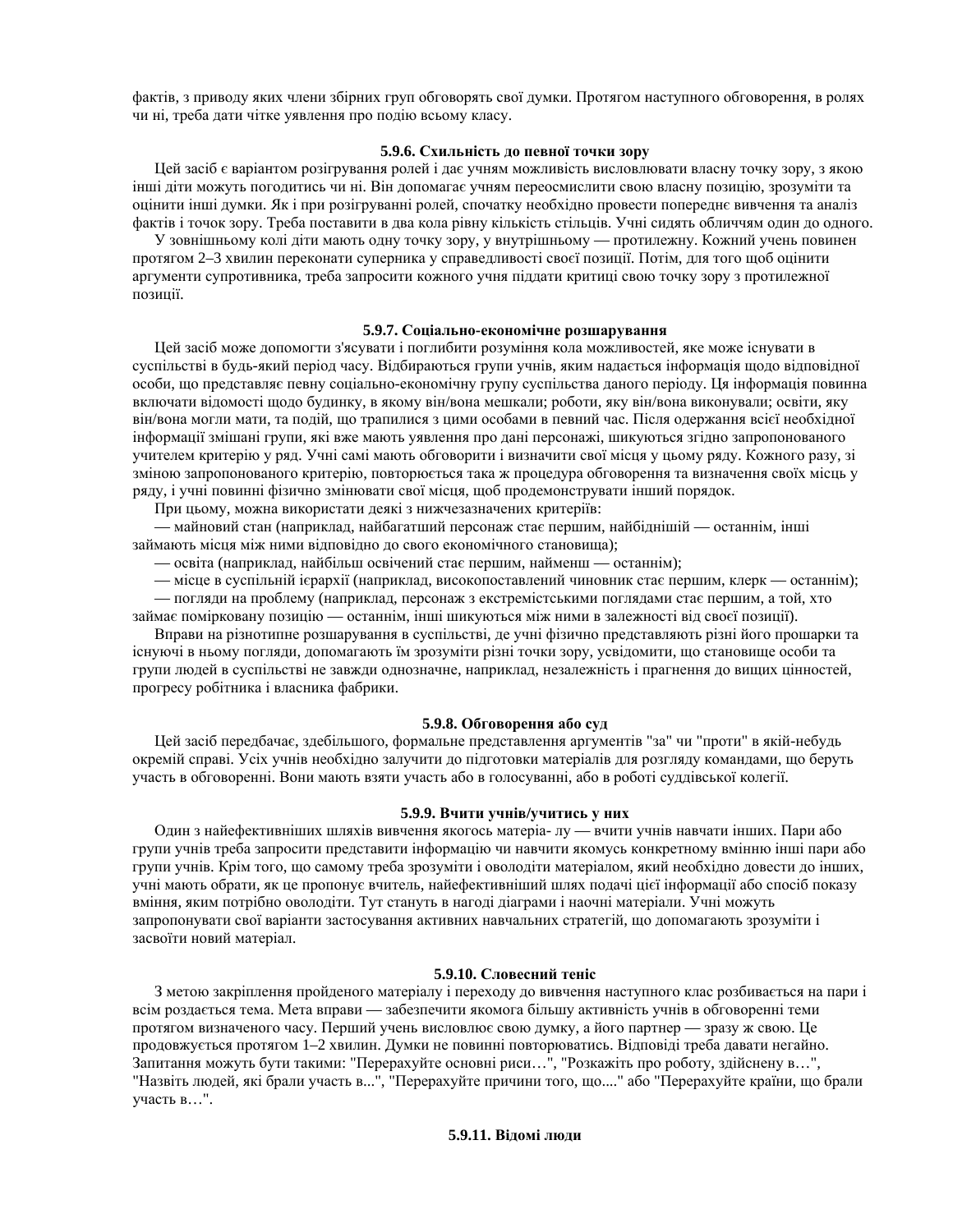Учнів можна запросити назвати по порядку трьох осіб періоду, що вивчається, з якими вони бажали б зустрітися, а також сформулювати запитання, які вони могли б їм задати при нагоді. Учні, працюючи парами, можуть обговорити обраних персонажів та питання. Завдання партнера — здогадатись, за яким критерієм розміщені ці три персонажі. Зі свого боку, вчитель може спитати потім, чому обрані саме ці персонажі та питання. Це може викликати дуже активну дискусію.

## 5.10. Теми для роздумів і обговорення з колегами

Обговоріть труднощі, що виникають під час групової роботи.

— Подумайте, яким чином можна застосувати деякі з вищезазначених активних навчальних стратегій до конкретних тем, які ви викладаєте?

— Які, на вашу думку, переваги та недоліки групової роботи та активного навчання?

— Обговоріть твердження про те, що:

• учні одержують задоволення та більше знань, коли їх активно залучають до групової роботи та активного навчання;

• учителі вважають, що це потребує занадто багато часу і великої підготовки.

## **6. Використання підручників та першоджерел**

## Основні питання

Які шкільні підручники та джерела необхідні для забезпечення якісного викладання та вивчення історії в школі?

## **6.1. Рекомендації щодо підготовки і випуску підручників з історії**

Одні теми добре викладені різними учбовими матеріалами, інші — майже ними не представлені. Якщо матеріалів небагато, то в процесі їх підготовки важливо, звичайно, враховувати вимоги, продиктовані практикою викладання історії. Ми пропонуємо рекомендації, підготовлені за підсумками спільного обговорення цього питання авторами, видавцями та розробниками навчальних програм на Британських островах.

Необхідне більш тісне співробітництво між авторами, видавцями та тими, хто займається дослідженнями в галузі історії, для того, щоб враховувати останні досягнення гуманітарної освіти.

Автори текстів мають враховувати, з одного боку, свою певну закомплексованість предметом, а з іншого вік і ступінь готовності сприйняття матеріалу дітьми, і робити все можливе для того, щоб готувати для учнів матеріали, які:

— відповідали б віковим особливостям дітей та їхнім здібностям;

— були б точними і достатньо науковими (враховували останні досягнення науки);

— були б об'єктивними у висвітленні кола позицій та можливостей теми, що розглядається;

— містили б достатню кількість інформації для розуміння ключових проблем періоду, а також другорядних питань, що, втім, допомагають зрозуміти події, які мали місце в історії;

— пропонували б кілька підходів, які можна використати, для того, щоб допомогти учням проаналізувати деякі теми глибоко, а інші — більш загально (стратегія зосередження на ключових проблемах або питаннях може бути корисною).

Автори мають давати більше рекомендацій щодо того, як вчителям треба диференціювати матеріали в класах при роботі з учнями різного рівня здібностей.

Учнів треба заохочувати читати підручники критично, формулювати запитання на підставі прочитаного з метою подальшого пошуку відповідей на них.

Там, де учні вивчають минуле, вони повинні мати доступ до кількох джерел, а не бути залежними від одного учбового посібника.

Вчителі мають контролювати, як у класі використовуються підручники та чи всі учні достатньо зацікавлені матеріалом і роботою, що їм пропонується.

## 7. Резюме: поєднання теорії та практики

#### Основні питання

Чому ми наголошуємо, що молодь повинна вивчати історію?

Чи можна очікувати від викладання і вивчення історії формування у людини сталих навичок у розумінні подій, що відбуваються у світі?

Отже, ми розглянули, як викладання історії може сприяти розвиткові демократичних цінностей та терпимості. Ці питання знайшли відгук і в дискусіях, що виникали останнім часом відносно змісту та ролі викладання історії, і цей посібник отримав схвальні відгуки у тих, хто підходить до викладання історії як "процесу", що спрямований на формування відповідних навичок, критичного мислення і переконливої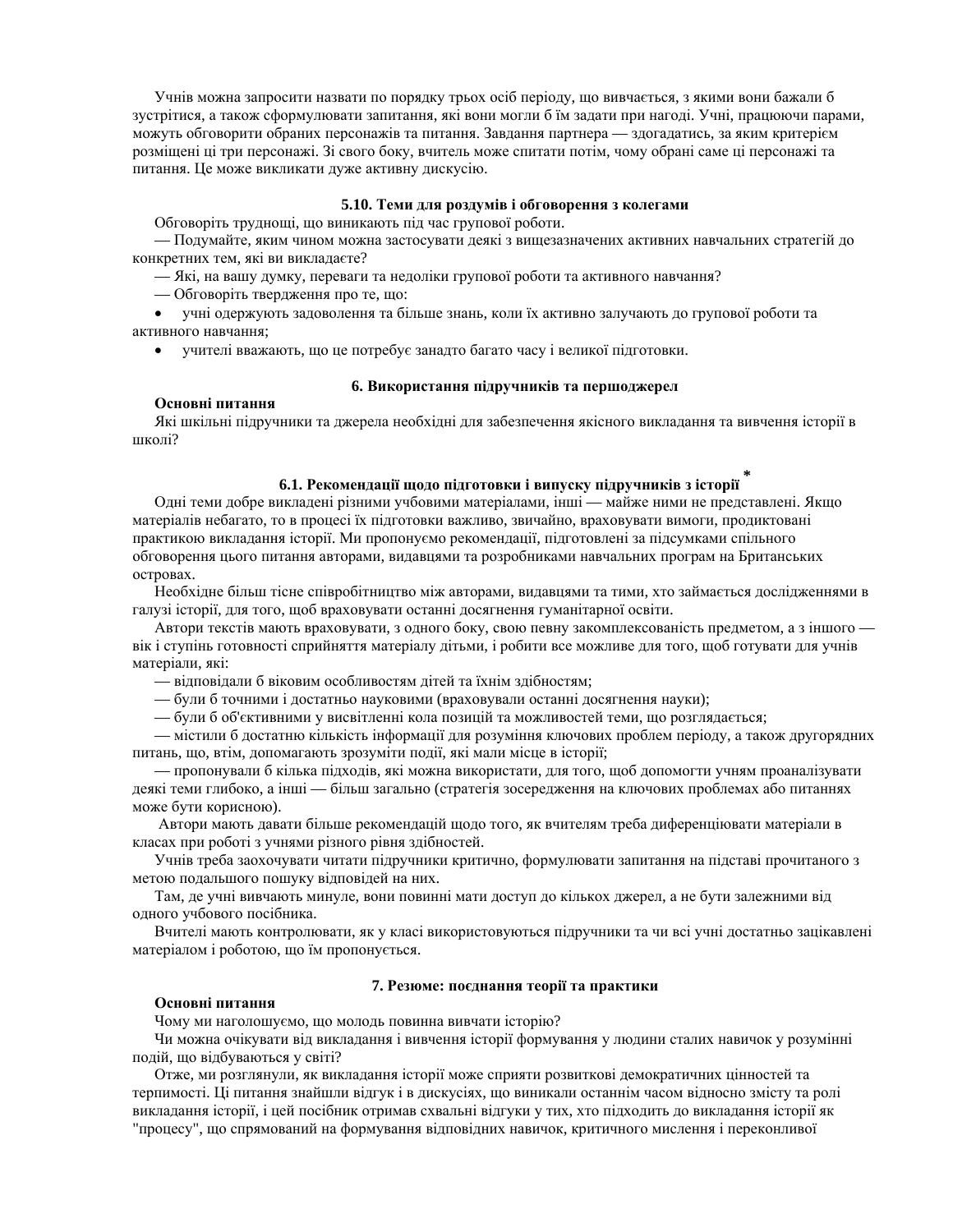#### аргументації.

В посібнику робиться спроба викласти метолологію прелмета і переконати, що учні мають постійно відштовхуватися від уже набутих знань з історії, враховувати різні точки зору істориків, з тим, щоб осмислено робити власні помірковані і виважені висновки. Він пропонує низку методичних засобів, що стимулюють учнівський інтерес до предмету історії і забезпечують максимальну участь учнів у роботі, доводить, що коли учні достатньо ознайомлені з методологією предмета та розуміють її, вони набувають базових навичок для того, щоб починати вирішувати на грунті історичних аналогій сучасні проблеми класових суспільств з точки зору збалансованої перспективи, сприяючи тим самим створенню більш терпимого і демократичного суспільства. Таке викладання історії дає можливість молоді отримувати глибші знання і виходити за межі своєї власної системи цінностей, закликає зважати на шкалу цінностей, яка відверто відрізняється від їхньої власної, а іноді навіть може бути чужою або неприйнятною. Методологія історії дає змогу зрозуміти також, що шукати розуміння людської поведінки тільки в минулому, невиправдано: пошук не може бути обмежений лише минулим.

Підхід до вивчення історії, по-перше, як до отримання певної кількості знань, які треба запам'ятати, а, подруге, — усвідомлення її як процесу глобального дослідження минулого, яке базується на звертанні до різноманітних фактів, що розглядаються з різних точок зору, може значно вплинути на формування системи цінностей учнів. Якщо підхід до вивчення проблем з різних позицій стане звичним, це впливатиме на повсякденні думки та вчинки. Коли вчителі історії заохочують учнів застосовувати навички, пов'язані із аналізом фактів, вони тим самим сприяють виробленню позиції, яка вже сама по собі "цінність": ми шукаємо найбільш переконливий перебіг подій чи пояснення поведінки не тільки в історії, але й в усіх сферах життя. З часом застосування певних навичок може стати "другою натурою", що передбачає специфічну манеру мислення або ціннісну систему, яку в цілому можна охарактеризувати як пошук правди.

Вчителі історії, як ніхто інший, бачать, який внесок робить їхній предмет у справу освіти молоді, виробленню яких знань і навичок сприяє, які цінності вона виховує. Тому їм необхідно, насамперед, критично і творчо осмислити, проаналізувати та оцінити свою власну культуру та субкультуру соціуму, до якого вони належать, щоб визначити основні питання: "чому", а також "як" вони навчатимуть учнів. Відповіді мають відображати конкретну ситуацію (соціальну, релігійну, політичну), в якій знаходяться учні школи.

Беручи до уваги вплив інших факторів на розвиток думок і цінностей молоді, а також могутність сил, які формують деякі історичні погляди і упередження, учителі історії мають розвивати в собі гостре усвідомлення своїх власних цінностей і того, як вони впливають на визначення змісту, матеріалів, питань, видів роботи і методик. В інтересах збереження неупередженості та досягнення кращого балансу вони мають зважати на всі обставини.

## Джерело А

"Врешті-решт цінності та думки справляють на наше життя значно більший вплив, ніж знання та <del>навички, *і* під час обдумування і планування уроків історії ми повинні враховувати це, у всякому разі, більш</del>  $c$ *відомо*".

Доктор Роджер Остін, Університет Ольстеру, Колерен, 1984.

## **Джерело Б**

<sup>"</sup>*Якщо вчителі історії справді вірять у важливість свого предмету, вони мають спитати себе, що може*  $3p$ обити iсторія для того, щоб (у сучасному суспільстві) стало більше взаєморозуміння?" Алан МакКуллі, Університет Ольстеру, Колерен, 1984.

## Теми для роздумів і обговорення з колегами

— Яку базову історичну підготовку треба одержати учням, щоб це допомагало їм робити грамотні висновки щодо ситуації, в якій вони живуть?

— Як учителі можуть допомогти учням спростувати міфи, які впливають на їхнє сприйняття сучасності?

— Які саме навички та методики можуть допомогти цьому процесові?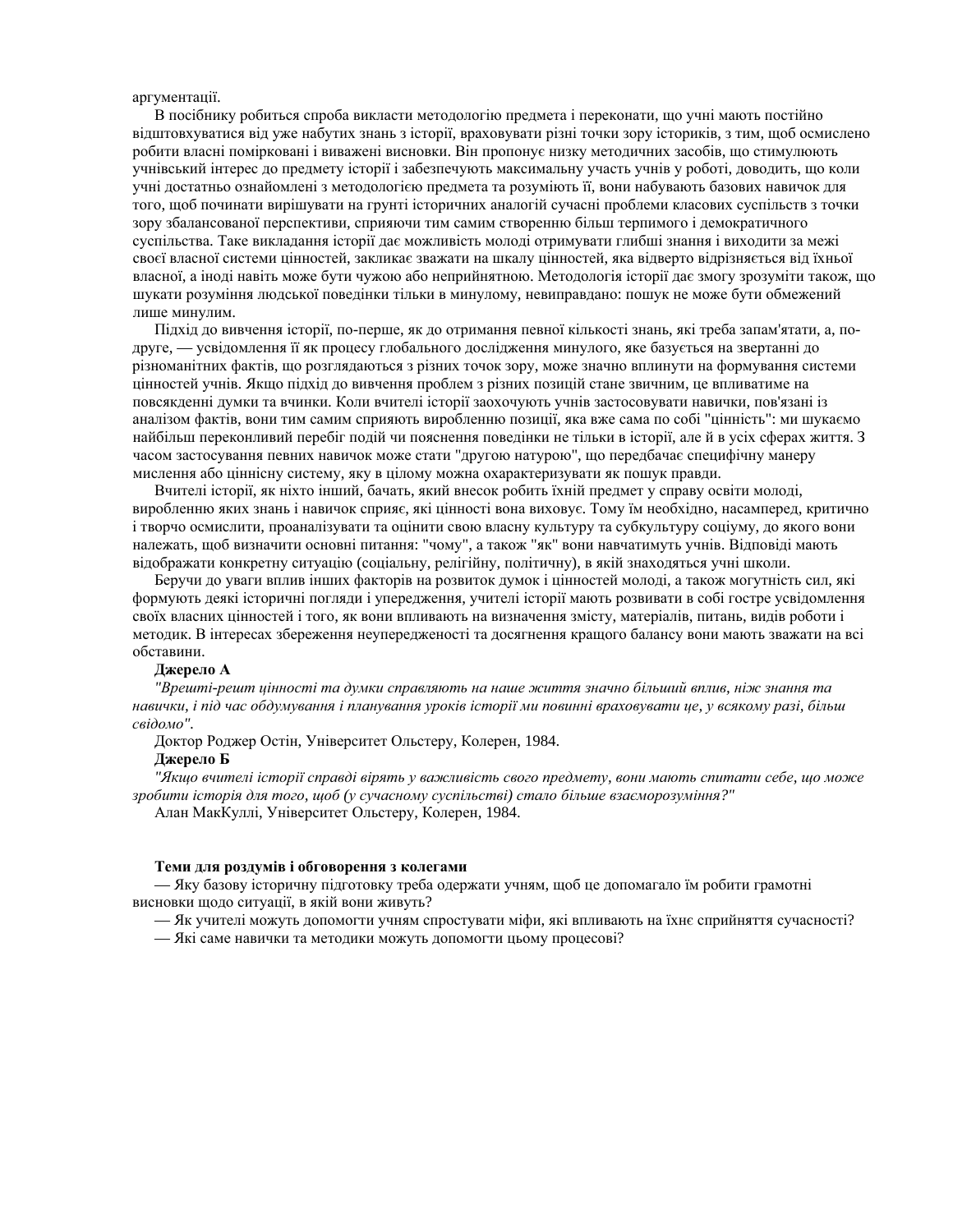## Схема, що ілюструє можливий прогрес в оволодінні учнями навичками вивчення історії та осягненні її змісту

Схема пропонується як неофіційне керівництво, що може допомогти вчителям планувати прогрес учнів у навчанні.

Перелік навичок та концепцій подається у вигляді лінійної схеми, хоча її рівні свідомо не визначаються, для того щоб підкреслити, що прогрес в учнів не завжди достатній і що навички та ідеї треба весь час закріплювати в різних контекстах.

Відомо, що знання з історії, в принципі, не можна виміряти. Проте вирішальне значення має здатність використовувати відповідні знання. Отже, оцінюючи знання на більш високих рівнях, для учителів було б корисним визначати:

| Обсяг/глибіну знань, що<br>демонструють учні: | Скільки знають і розуміють?                                                                                     |
|-----------------------------------------------|-----------------------------------------------------------------------------------------------------------------|
| Точність знань, що<br>демонструють учні:      | Чи правильно використовується<br>інформація?                                                                    |
| Відповідність обраної<br>інформації:          | Наскільки ефективна обрана<br>інформація і яка її частина точно<br>відповідає темі або поставленому<br>питанню? |

Схему треба використовувати творчо, як засіб планування роботи. Ми радимо вчителям звертатися до опису рівня знань, як до цілісного документу, щоб досягти "кращого" розуміння загальної дії окремих чинників у кінці кожної Ключової Стадії.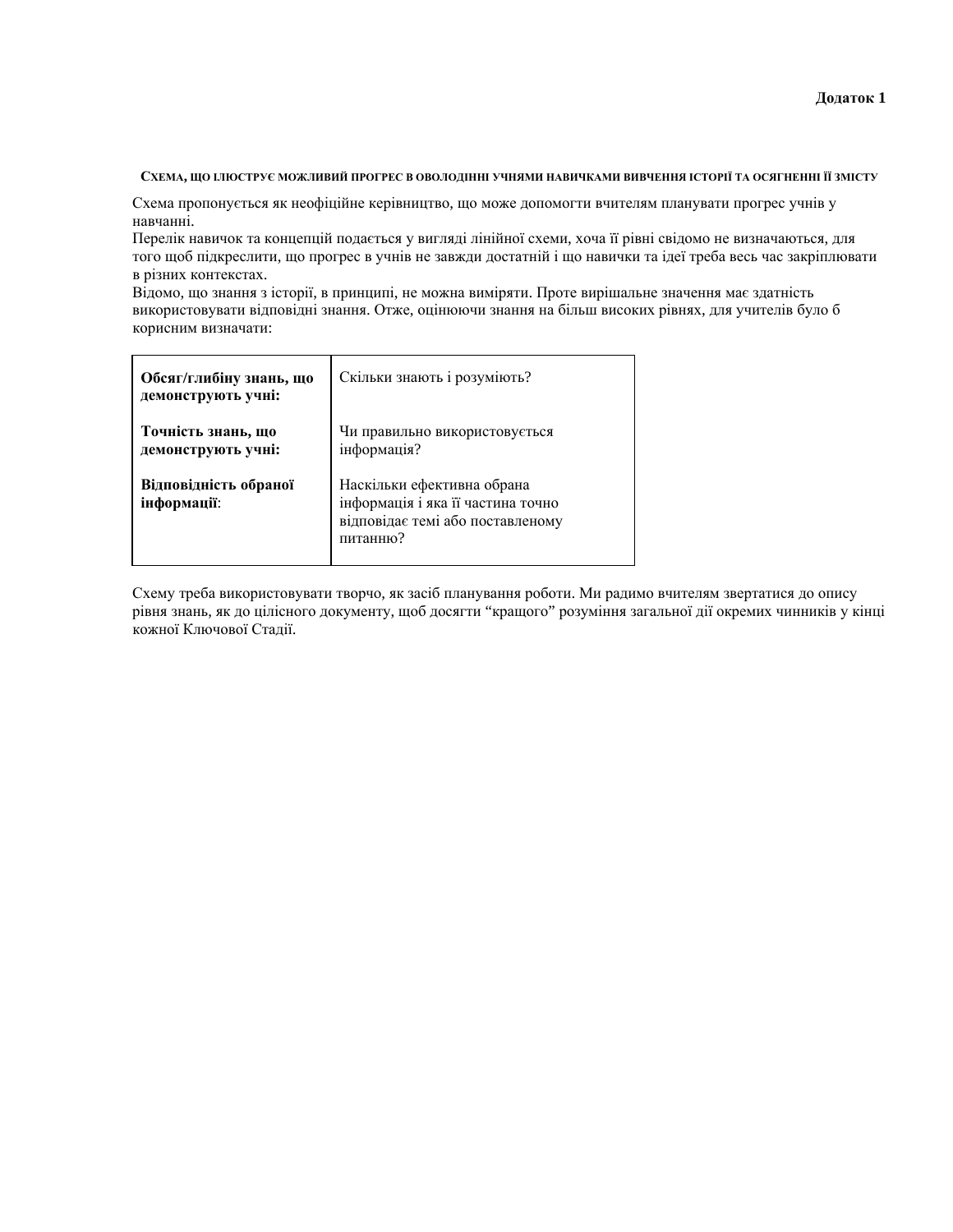#### <mark>знання хронології</mark> **ICTOРИЧНІ НАВИЧКИ** ТА ІДЕЇ

|                                               |                                                   | .                                                                                                                                                                                                                                            |                                                                                                                                                      | перепектива, енивиереживания                                                                                                                       |  |
|-----------------------------------------------|---------------------------------------------------|----------------------------------------------------------------------------------------------------------------------------------------------------------------------------------------------------------------------------------------------|------------------------------------------------------------------------------------------------------------------------------------------------------|----------------------------------------------------------------------------------------------------------------------------------------------------|--|
|                                               | Ключова<br>стадія 1<br>(вік 5-7<br>років)         | Мова                                                                                                                                                                                                                                         | відчуття                                                                                                                                             | Ідентифікація, розпізнавання, нагадування,                                                                                                         |  |
|                                               |                                                   | використовуйте просту мову,<br>характеризуючи зміну часу<br>(наприклад: зараз, тоді, колись,<br>перед тим, потім);                                                                                                                           | визначить<br>найочевиднішу<br>різницю між<br>минулим і<br>сучасним;                                                                                  |                                                                                                                                                    |  |
| Ключова<br>стадія 2<br>$(kiK) - 11$<br>років) |                                                   | послідовність фотокарток<br>учнів, на яких вони зображені у<br>різному віці.                                                                                                                                                                 | обговоріть<br>можливі причини<br>того, чому люди<br>могли діяти в<br>минулому саме<br>так, як вони діяли.                                            | обговоріть, напишіть або<br>уявіть, що деякі<br>персонажі розповіді про<br>минуле могли відчувати<br>в той час.                                    |  |
|                                               |                                                   | Слова і фрази, що характе-<br>ризують час і послідовність                                                                                                                                                                                    | періоду, особливостей                                                                                                                                | Простий опис причини, послідовності, зміни,                                                                                                        |  |
|                                               | Ключова<br>стадія 3<br>$(k)$ ik $11-14$<br>років) | використовуйте слова або<br>фрази, що характеризують<br>розподіл часу (наприклад, у<br>давні часи, Вікінги,<br>Вікторіанська епоха, до нашої<br>ери, нашої ери, століття);                                                                   | визначте деякі<br>подібні риси і<br>відмінності у<br>способах життя в<br>різний час;                                                                 |                                                                                                                                                    |  |
|                                               |                                                   | безперервність подій і змін<br>періодів, що вивчаються;                                                                                                                                                                                      | визначте деякі речі,<br>що змінилися, і деякі<br>речі, що не<br>змінилися:                                                                           | вкажіть деякі ознаки,<br>характерні для минулих<br>суспільств (одяг, спосіб жит-<br>тя, ставлення до бідних);                                      |  |
|                                               |                                                   | зробіть простий графік.                                                                                                                                                                                                                      | опишіть основні<br>події та зміни.                                                                                                                   | проаналізуйте деякі<br>почуття, що могли<br>виникати у людей в<br>певний час.                                                                      |  |
|                                               |                                                   | Точне використання історичних<br>фактів і термінів, хронологічні<br>рамки                                                                                                                                                                    | Точний опис, просте пояснення                                                                                                                        |                                                                                                                                                    |  |
|                                               |                                                   | використовуйте постійно<br>зростаючу кількість історичних<br>дат, термінів і документів, що<br>характеризують історичні періоди<br>та плин часу (наприклад,<br>доісторичний, античний,<br>середньовічний, новий, феодальний.<br>Реформація); | опишіть і<br>запропонуйте<br>зрозумілі причини<br>та наслідки,<br>головні події та<br>зміни;                                                         | покажіть своє розуміння<br>позиції людини з точки<br>зору її досвіду та/або з<br>урахуванням соціального,<br>культурного,<br>економічного періоду; |  |
|                                               |                                                   | хронологічна послідовність<br>подій, часів і змін епох;<br>зробіть більш складний графік.                                                                                                                                                    | наведіть ряд фактів,<br>що спричинили<br>подію чи зміну,<br>визначіть<br>найважливішу з них і<br>зв'яжіть між собою<br>причину, наслідок і<br>зміну. | проаналізуйте позиції<br>протилежних сторін та<br>людей, з поглядами яких<br>вони можуть не<br>погоджуватися.                                      |  |
|                                               | Широкі хронологічні та<br>концептуальні рамки     | Обгрунтоване пояснення, ймовірні висновки                                                                                                                                                                                                    |                                                                                                                                                      |                                                                                                                                                    |  |
|                                               |                                                   | використовуйте класичне<br>визначення таких понять, як,<br>наприклад, релігійне право,<br>юніонізм, націоналізм;                                                                                                                             | оцініть важливість<br>і вплив визначних<br>осіб, подій та змін;                                                                                      | сформулюйте і<br>проаналізуйте деякі ідеї,<br>вірування, цінності,<br>ставлення і мотиви, які<br>опосередковували дії людей<br>У МИНУЛОМУ.         |  |
|                                               |                                                   | розрізняйте значення різних<br>термінів залежно від<br>історичного періоду, що<br>розглядається.                                                                                                                                             | проаналізуйте<br>взаємозв'язок між<br>причиною,<br>наслідком і зміною,<br>як довго-, так і<br>короткотривалою.                                       |                                                                                                                                                    |  |
|                                               |                                                   | ТЛУМАЧЕННЯ/<br>ІСТОРИЧНЕ ДОСЛІДЖЕННЯ                                                                                                                                                                                                         | Різними шляхами:<br>дисплей;<br>- письмово та з використанням IT.                                                                                    | ОРГАНІЗАЦІЯ ТА ПЕРЕДАЧА<br>ІНФОРМАЦІЇ<br>- усно: обговорення, обмін думками, драматична<br>- візуально: діаграми, карти, графіки, статистика,      |  |

**Ʉɨɧɤɪɟɬɧɿ ɮɚɤɬɢ, ɡɜɢɱɚɣɧɿ ɫɩɨɫɬɟɪɟɠɟɧɧɹ Ɋɨɡɦɨɜɚ, ɝɪɚ**

#### **ɈȻɋəȽ, (ȽɅɂȻɂɇȺ) ȱɋɌɈɊɂɑɇɂɏ**  $3$ НАНЬ Причина, наслідок, зміна,

перспектива, співпереживання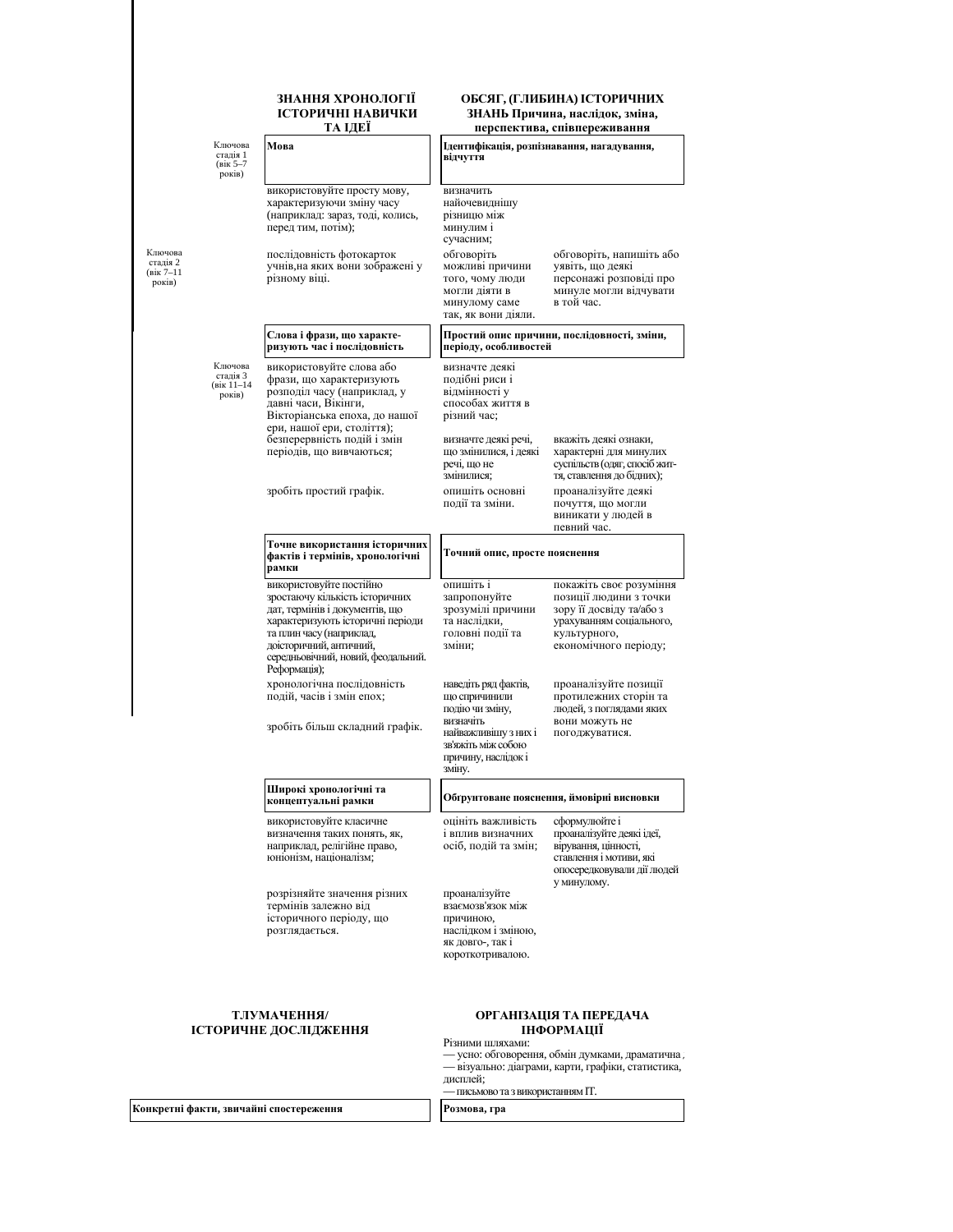| визначте засоби, за допомогою яких відтворене минуле<br>(малюнки, предмети, оповідання, пісні)                                                                   |                                                                                                                                  | Апелюйте до знань учнів і стимулюйте виявлення<br>знань шляхом:<br>– структурованої гри;<br>- розмови (переказу) чи малюнків до розповідей<br>та подій;<br>— опису того, що вони побачили на фотокартках<br>або об'єктах:<br>— використання відповідних слів, фраз і<br>заголовків;<br>– застосування простих речень або IT, щоб<br>пересвідчитися, що учні зрозуміли матеріал |
|------------------------------------------------------------------------------------------------------------------------------------------------------------------|----------------------------------------------------------------------------------------------------------------------------------|--------------------------------------------------------------------------------------------------------------------------------------------------------------------------------------------------------------------------------------------------------------------------------------------------------------------------------------------------------------------------------|
| Простий збір інформації                                                                                                                                          |                                                                                                                                  | Короткі описи                                                                                                                                                                                                                                                                                                                                                                  |
| використовуйте джерела інформації, сприйняття яких<br>відповідає віку і можливостям дітей                                                                        |                                                                                                                                  | опишіть усно та письмово основні події<br>оповідання (реченнями)                                                                                                                                                                                                                                                                                                               |
| пам'ятайте, що іноді джерела<br>пропонують різні версії ми-<br>нулого (літописи, саги вікінгів,<br>англо-саксонські хроніки,<br>гобелени Байо)                   | зберіть фактичну інформацію<br>з кількох придатних джерел,<br>для того, щоб зробити ясні<br>ВИСНОВКИ СТОСОВНО МИНУЛОГО           | історичне оповідання<br>складіть прості історичні оповідання з описом<br>подій (викладене по пунктах)                                                                                                                                                                                                                                                                          |
| Коло джерел, різні тлумачення                                                                                                                                    |                                                                                                                                  | Структуровані історичні звіти                                                                                                                                                                                                                                                                                                                                                  |
| порівняйте два звіти про одні й<br>ті ж події та зверніть увагу на їх<br>різницю та схожість;                                                                    | зберіть з джерел<br>інформацію, для того, щоб<br>зробити елементарні<br>висновки про минуле:                                     | підготуйте історичні звіти, які продемонструють<br>певне розуміння та аргументацію.                                                                                                                                                                                                                                                                                            |
|                                                                                                                                                                  |                                                                                                                                  | Детальні історичні звіти                                                                                                                                                                                                                                                                                                                                                       |
| зверніть увагу на те, що деякі<br>джерела та тлумачення можуть<br>бути необ'єктивними;                                                                           | виберіть з кількох джерел<br>відомості та підготуйте<br>інформацію щодо історичних<br>подій, яка відзначалася б<br>грунтовністю. |                                                                                                                                                                                                                                                                                                                                                                                |
| визначте позиції або точки зору,<br>які підтримуються у<br>першоджерелах, і чітко їх<br>обгрунтуйте                                                              |                                                                                                                                  | підготуйте історичні звіти з відображенням<br>характерних подій, що аналізуються, та своїми<br>поясненнями до них.                                                                                                                                                                                                                                                             |
| Критичне використання джерел                                                                                                                                     |                                                                                                                                  | Пояснювальні звіти                                                                                                                                                                                                                                                                                                                                                             |
| зробіть висновки щодо<br>відносної низької вартості<br>певних джерел і тлумачень<br>(зазначивши суперечності,<br>прогалини, необ'єктивність,<br>пропаганду тощо) | використовуйте джерела і<br>тлумачення ефективно, з<br>тим щоб виважити<br>аргумент і/або підтримати<br>точку зору               | підготуйте добре спланований звіт з<br>обгрунтованими поясненнями і конкретними<br>поясненнями.                                                                                                                                                                                                                                                                                |
|                                                                                                                                                                  |                                                                                                                                  | Аналітичні звіти                                                                                                                                                                                                                                                                                                                                                               |
|                                                                                                                                                                  | використовуйте джерела<br>критично, для того, щоб<br>аналізувати сучасні і<br>майбутні можливості.                               | підготуйте аналітичні звіти, які врахують різні<br>можливості та тлумачення, і які шляхом з'єднань,<br>порівнянь і протиставлень допоможуть збалансовано<br>представити тему.                                                                                                                                                                                                  |

#### Видання Ради Європи

 $\mu$ одаток 2

Колоквіум "Вивчення історії в Європі", Париж, 5 грудня 1994. — Страсбург: Ради Європи. Симпозіум "Історія, демократичні цінності та терпимість в Європі: Досвід країн, що знаходяться на шляху

демократичного розвитку", Софія, жовтень 1994 року. – Страсбург: Ради Європи. *Oдіг'є*, Франсуа. Викладання про суспільство, яке базується на цінностях: Доповідь на семінарі СІДРЕЕ,

- Мадрид // Історія серед профілюючих дисциплін. Рада Європи Прес, 1995.
	- *Лістер, Ян*. Викладання і вивчення прав людини. Страсбург, 1984.

*Перотті, Антоніо*. Становище з міжкультурною освітою. — Рада Європи Прес, 1994.

*Старкі, Хью.* Проблеми освіти в галузі прав людини. — Рада Європи і Кассел, 1991.

Декларація Віденської конференції голів держав і урядів держав — членів Ради Європи. — 1993.

Резолюція № 1 18-ої сесії Постійної конференції міністрів освіти Європи, Мадрід, 1994.

## **Інші видання**

Остін, Роджер, МакКаллі, Алан. Нариси з історії викладання історії у Північній Ірландії. — Колерен: Факультет освіти Ресурсного центру Університету Ольстеру, 1984.

Данлоп, Ф. Місце емоцій в моральному житті: доповідь на засіданні Кембріджського відділення Товариства філософії освіти Великої Британії.

Горські, Джонатан. Викладання про Голокост: проблеми і відповіді. — Рада Європи і Джуз. — 1, Денмінгтон Парк Роуд, Лондон.

*Леймдорфер, Том.* Навчання умінню творчо поводитись у конфліктній ситуації. — Нова ера в освіті. — 1990.